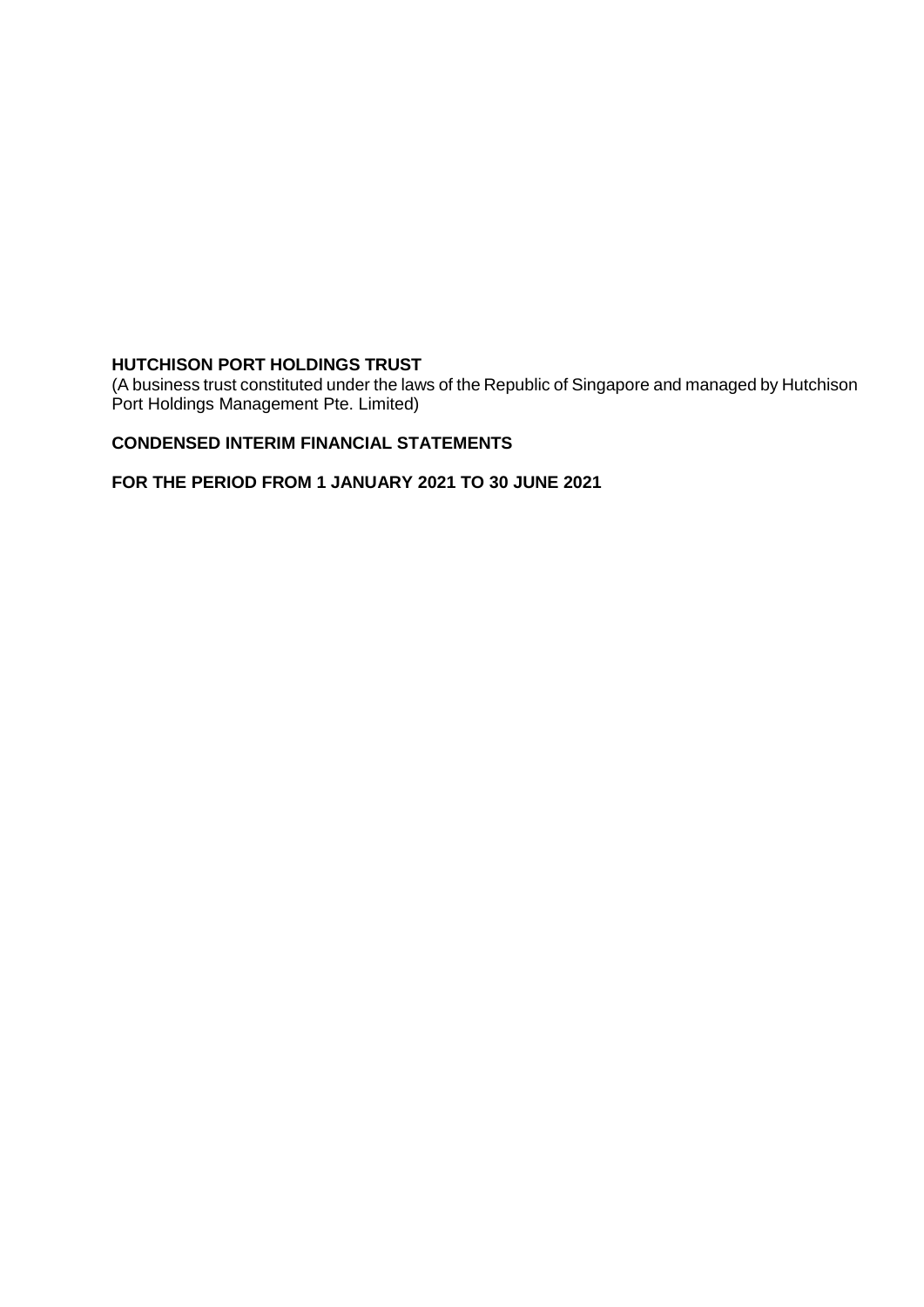# TABLE OF CONTENTS

# Page No.

| Condensed consolidated income statement                  |    |
|----------------------------------------------------------|----|
| Condensed consolidated statement of comprehensive income | 2  |
| Condensed consolidated statement of financial position   | 3  |
| Condensed consolidated statement of cash flows           | 5  |
| Condensed consolidated statement of changes in equity    | 6  |
| Notes to the condensed interim financial statements      | 9  |
| Other information                                        | 23 |
| <b>Auditor's Review Report</b>                           | 35 |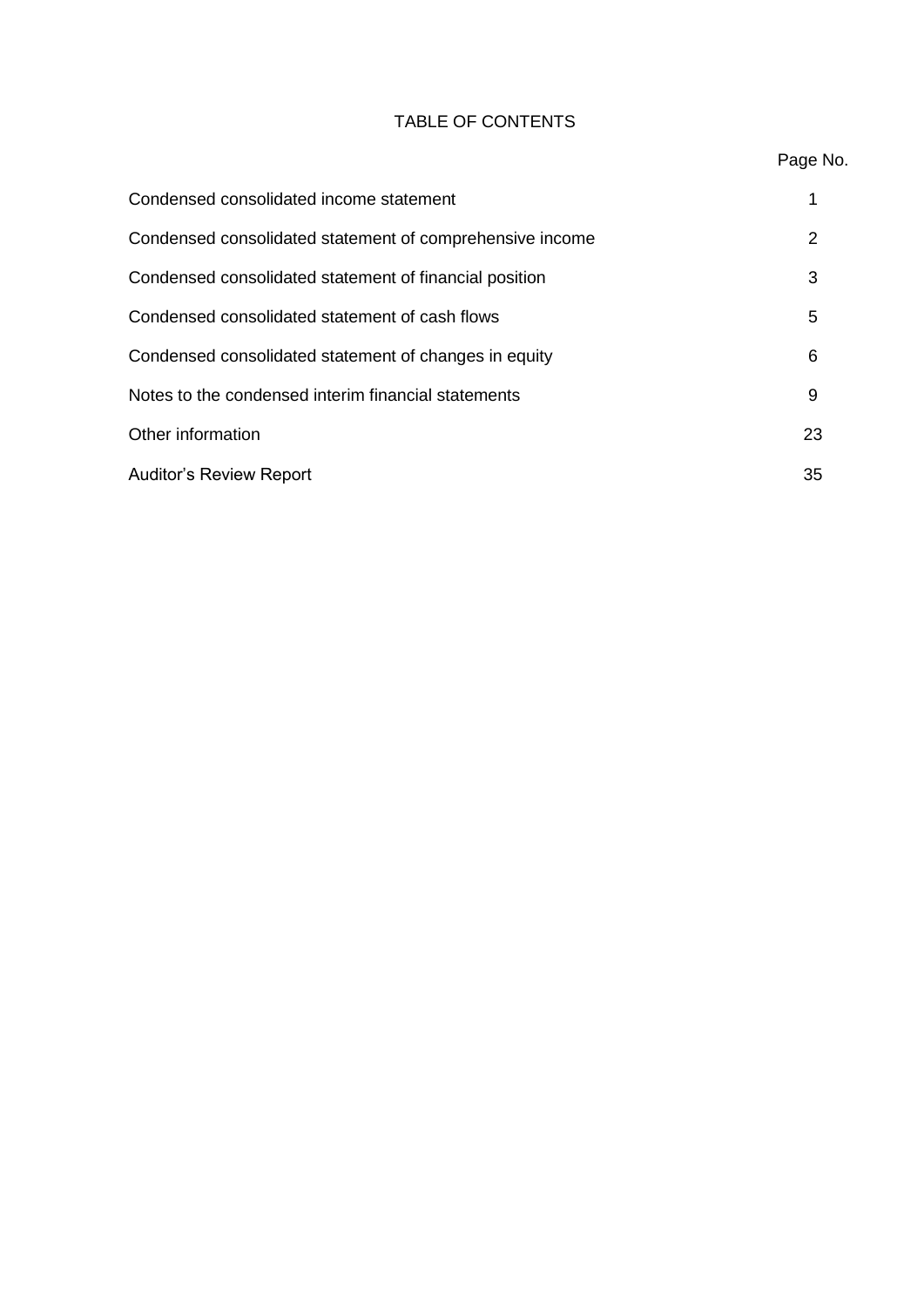# **CONDENSED CONSOLIDATED INCOME STATEMENT FOR THE SIX MONTHS ENDED 30 JUNE 2021**

|                                                                                                                                 |             | 01/01/2021<br>to<br>30/06/2021                                    | 01/01/2020<br>to<br>30/06/2020                                     |
|---------------------------------------------------------------------------------------------------------------------------------|-------------|-------------------------------------------------------------------|--------------------------------------------------------------------|
|                                                                                                                                 | <b>Note</b> | HK\$'000                                                          | HK\$'000                                                           |
| Revenue and other income                                                                                                        | 3           | 5,992,160                                                         | 4,776,685                                                          |
| Cost of services rendered<br>Staff costs<br>Depreciation and amortisation<br>Other operating income<br>Other operating expenses |             | (1,936,899)<br>(124, 763)<br>(1,526,028)<br>390,716<br>(234, 512) | (1, 567, 342)<br>(128, 337)<br>(1,524,402)<br>64,844<br>(252, 417) |
| Total operating expenses                                                                                                        |             | (3,431,486)<br>                                                   | (3,407,654)                                                        |
| Operating profit                                                                                                                |             | 2,560,674                                                         | 1,369,031                                                          |
| Interest and other finance costs<br>Share of profits less losses after tax of associated                                        | 4           | (310, 879)                                                        | (428, 178)                                                         |
| companies<br>Share of profits less losses after tax of joint ventures                                                           |             | (45, 851)<br>39,383                                               | (43, 132)<br>21,184                                                |
| Profit before tax                                                                                                               |             | 2,243,327                                                         | 918,905                                                            |
| Tax                                                                                                                             | 5           | (609, 601)                                                        | (239, 899)                                                         |
| Profit for the period                                                                                                           |             | 1,633,726                                                         | 679,006                                                            |
| Allocated as: Profit attributable to non-controlling<br>interests                                                               |             | (865, 417)                                                        | (466, 631)                                                         |
| Profit attributable to unitholders of HPH<br><b>Trust</b>                                                                       |             | 768,309                                                           | 212,375                                                            |
| Earnings per unit attributable to unitholders of HPH Trust                                                                      | 7           | HK cents<br>8.82                                                  | HK cents<br>2.44                                                   |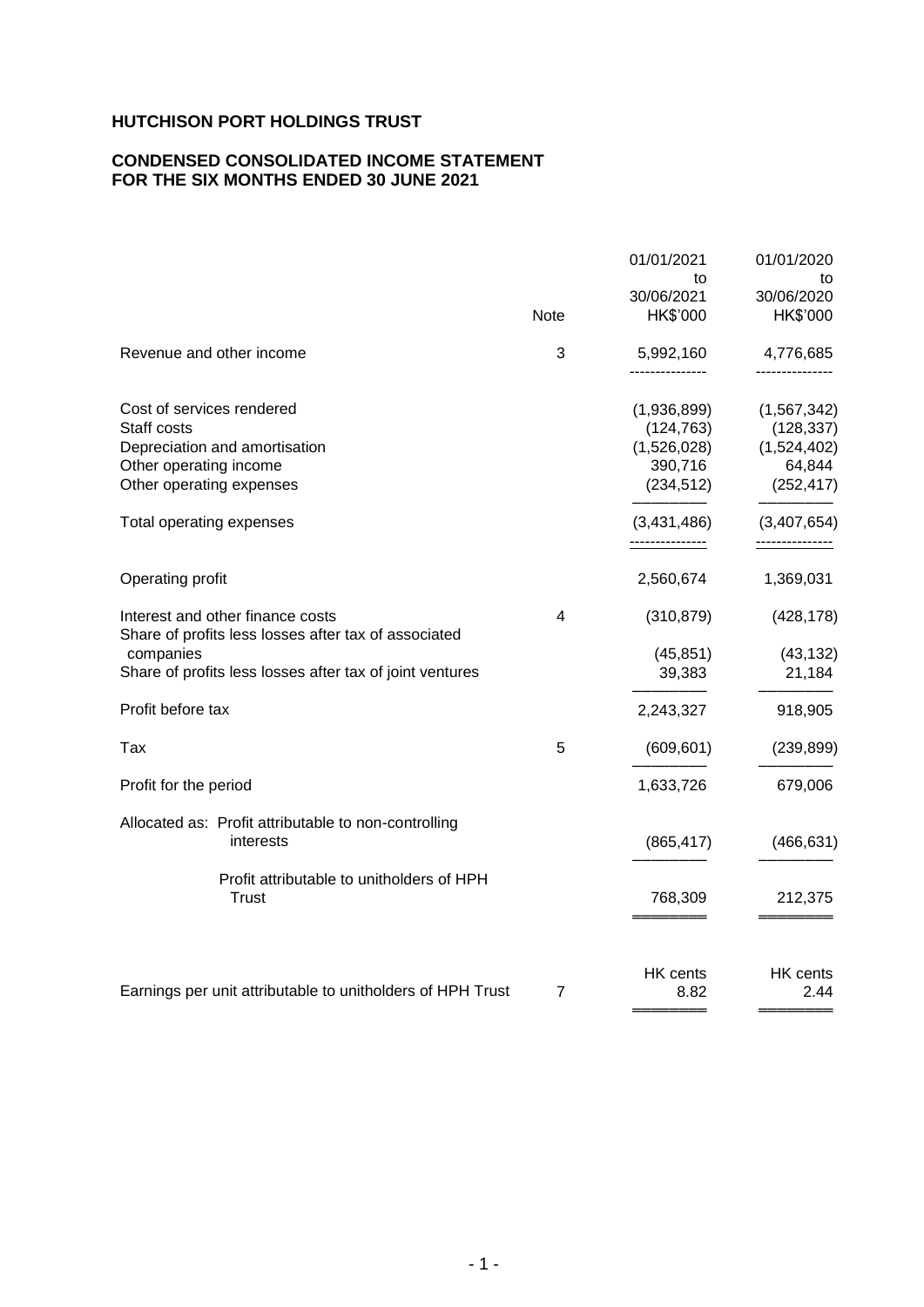# **CONDENSED CONSOLIDATED STATEMENT OF COMPREHENSIVE INCOME FOR THE SIX MONTHS ENDED 30 JUNE 2021**

|                                                                                                                                                                                                                       | 01/01/2021<br>to<br>30/06/2021<br>HK\$'000 | 01/01/2020<br>to<br>30/06/2020<br>HK\$'000 |
|-----------------------------------------------------------------------------------------------------------------------------------------------------------------------------------------------------------------------|--------------------------------------------|--------------------------------------------|
| Profit for the period                                                                                                                                                                                                 | 1,633,726                                  | 679,006                                    |
| Other comprehensive income/(loss):<br>Items that will not be reclassified to profit or loss:<br>Investments                                                                                                           |                                            |                                            |
| Valuation losses taken to reserves<br>Items that may be reclassified subsequently to profit or loss:<br>Cash flow hedges arising from cross currency interest rate swap<br>contracts and interest rate swap contracts | (17,700)                                   | (8, 437)                                   |
| Fair value gains/(losses) recognised directly in reserves<br>Costs of hedging                                                                                                                                         | 116,537                                    | (204, 879)                                 |
| Changes in fair value of currency basis spread<br>Share of other comprehensive income/(loss) of associated                                                                                                            | 13,419                                     | 8,126                                      |
| companies                                                                                                                                                                                                             | 2,653                                      | (3,406)                                    |
| Share of other comprehensive income/(loss) of joint ventures                                                                                                                                                          | 921                                        | (271)                                      |
| Currency translation differences                                                                                                                                                                                      | 43,802                                     | (42, 753)                                  |
| Total other comprehensive income/(loss) for the period                                                                                                                                                                | 159,632                                    | (251, 620)                                 |
| Total comprehensive income for the period                                                                                                                                                                             | 1,793,358                                  | 427,386                                    |
| Allocated as: Attributable to non-controlling interests                                                                                                                                                               | (885, 523)                                 | (446, 880)                                 |
| Attributable to unitholders of HPH Trust                                                                                                                                                                              | 907,835                                    | (19, 494)                                  |
|                                                                                                                                                                                                                       |                                            |                                            |

Note:

Items shown within other comprehensive income/(loss) have no tax effect.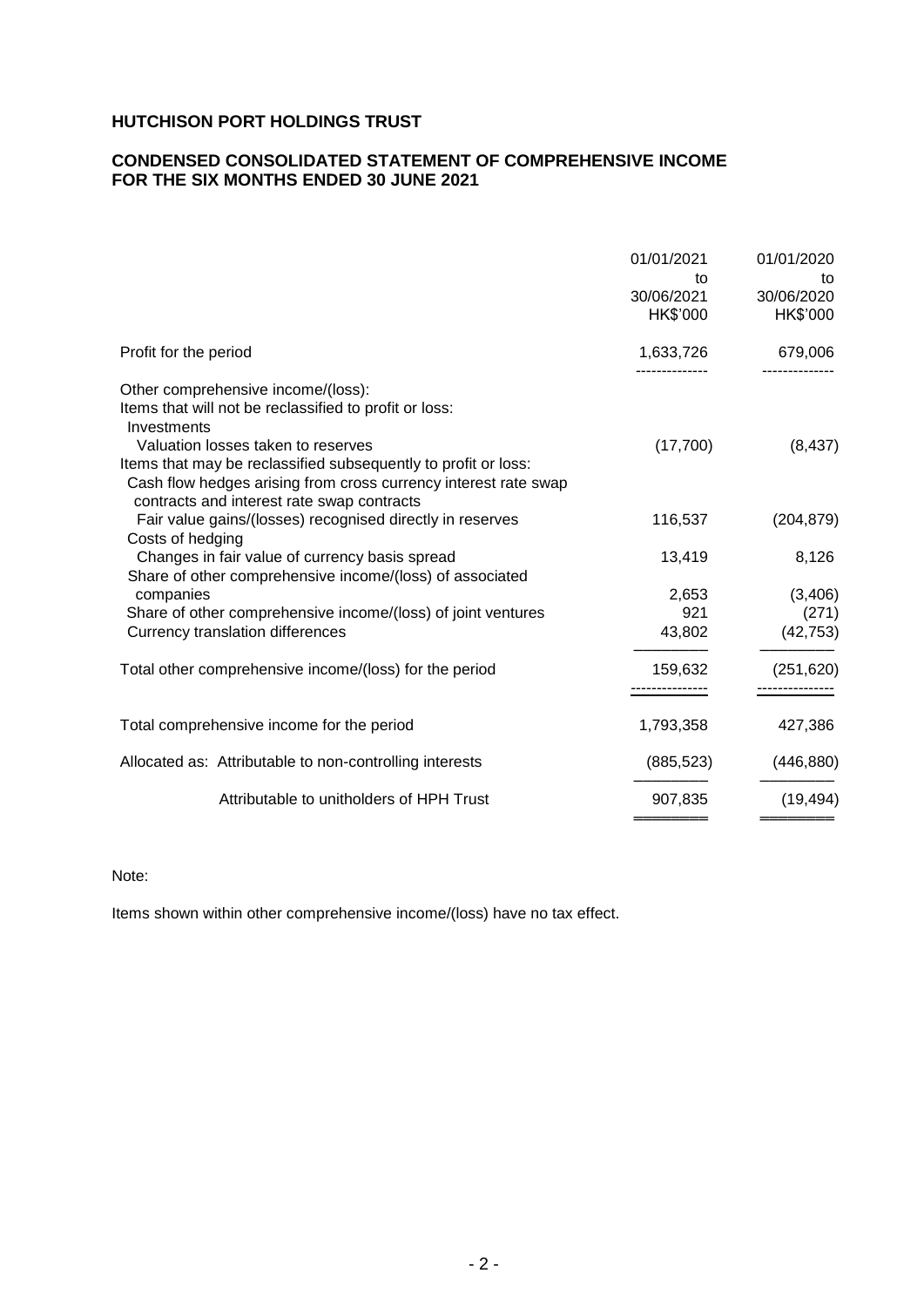#### **CONDENSED CONSOLIDATED STATEMENT OF FINANCIAL POSITION AT 30 JUNE 2021**

|                                                     |             | 30/06/2021                   | 31/12/2020                   |
|-----------------------------------------------------|-------------|------------------------------|------------------------------|
|                                                     | <b>Note</b> | HK\$'000                     | HK\$'000                     |
| <b>ASSETS</b><br><b>Non-current assets</b>          |             |                              |                              |
| <b>Fixed assets</b>                                 | 8           | 22,224,992                   | 22,838,954                   |
| Projects under development                          | 8           | 419,511                      | 478,216                      |
| Leasehold land and land use rights                  |             | 35,207,806                   | 35,843,729                   |
| Railway usage rights                                |             | 10,879                       | 11,056                       |
| <b>Customer relationships</b>                       |             | 5,000,463                    | 5,167,566                    |
| Goodwill                                            | 9           | 11,270,044                   | 11,270,044                   |
| Associated companies                                |             | 983,621                      | 1,032,598                    |
| Joint ventures                                      |             | 2,578,051                    | 2,593,147                    |
| Other non-current assets                            | 10          | 437,486                      | 428,144                      |
| Pension assets                                      |             | 76,232                       | 85,714                       |
| Deferred tax assets                                 |             | 14,037                       | 19,329                       |
|                                                     |             | 78,223,122                   | 79,768,497                   |
| <b>Current assets</b>                               |             |                              |                              |
| Cash and bank balances                              | 11          | 10,375,914                   | 7,766,588                    |
| Trade and other receivables                         |             | 3,000,555                    | 3,033,587                    |
| Inventories                                         |             | 92,805                       | 99,347                       |
|                                                     |             | 13,469,274                   | 10,899,522                   |
| <b>Current liabilities</b>                          |             |                              |                              |
| Trade and other payables                            |             | 5,957,135                    | 5,517,651                    |
| Bank and other debts                                | 12          | 3,193,982                    | 3,990,570                    |
| <b>Current tax liabilities</b>                      |             | 400,896                      | 278,640                      |
|                                                     |             | 9,552,013                    | 9,786,861                    |
|                                                     |             |                              |                              |
| <b>Net current assets</b>                           |             | 3,917,261                    | 1,112,661                    |
| <b>Total assets less current liabilities</b>        |             | 82,140,383                   | 80,881,158                   |
| <b>Non-current liabilities</b>                      |             |                              |                              |
| Bank and other debts                                | 12          | 25,740,922                   | 25,328,173                   |
| Deferred tax liabilities                            |             | 9,418,393                    | 9,535,985                    |
| Other non-current liabilities                       | 13          | 340,833                      | 413,065                      |
|                                                     |             | 35,500,148                   | 35,277,223                   |
|                                                     |             |                              |                              |
| <b>Net assets</b>                                   |             | 46,640,235                   | 45,603,935                   |
| <b>EQUITY</b><br>Units in issue                     | 14          |                              |                              |
| Reserves                                            |             | 68,553,839<br>(42, 314, 717) | 68,553,839<br>(42, 551, 797) |
|                                                     |             |                              |                              |
| Net assets attributable to unitholders of HPH Trust |             | 26,239,122                   | 26,002,042                   |
| Non-controlling interests                           |             | 20,401,113                   | 19,601,893                   |
| <b>Total equity</b>                                 |             | 46,640,235                   | 45,603,935                   |
|                                                     |             |                              |                              |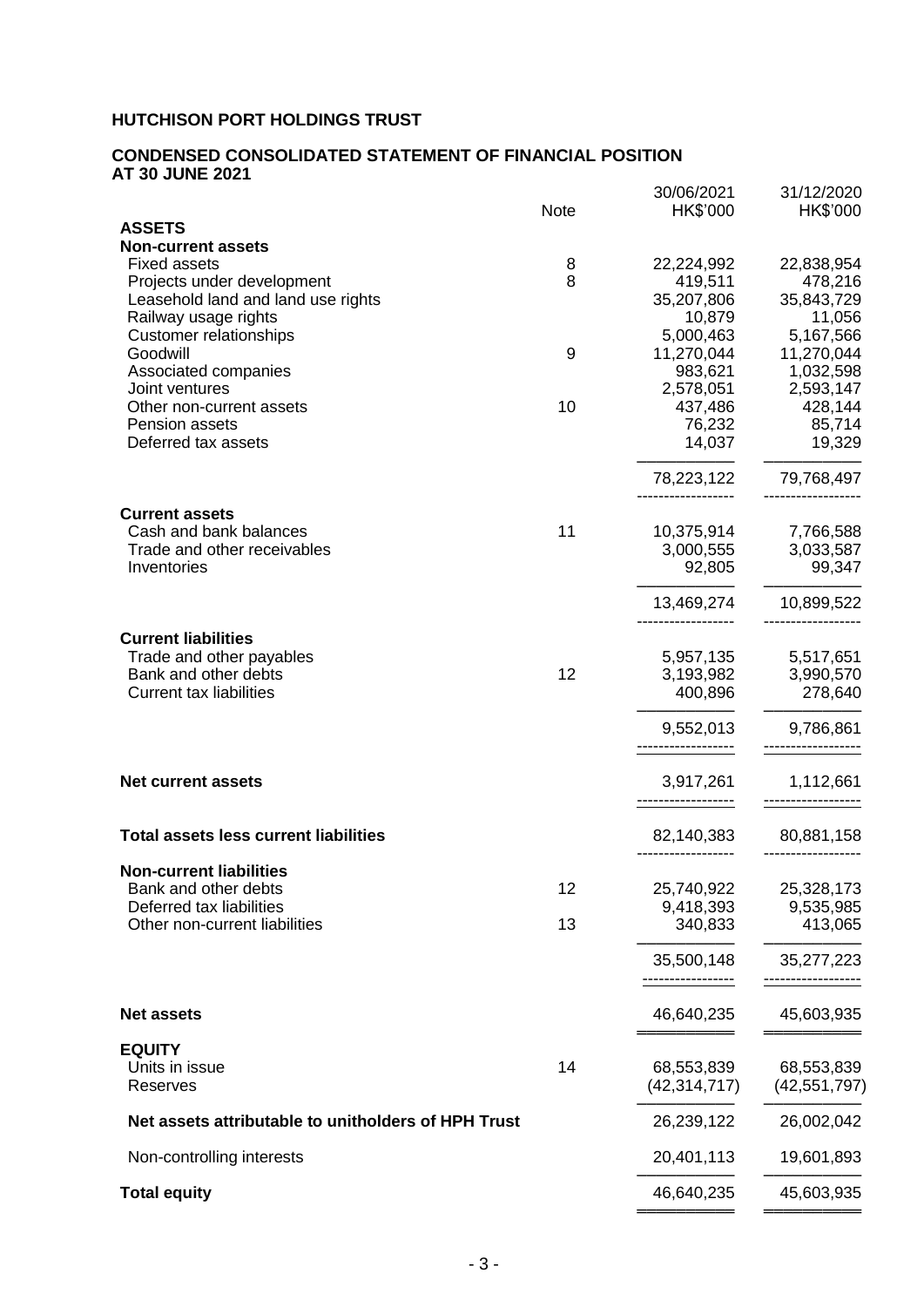## **CONDENSED STATEMENT OF FINANCIAL POSITION OF HUTCHISON PORT HOLDINGS TRUST AT 30 JUNE 2021**

|                                              | <b>Note</b> | 30/06/2021<br>HK\$'000 | 31/12/2020<br>HK\$'000 |
|----------------------------------------------|-------------|------------------------|------------------------|
| <b>ASSETS</b>                                |             |                        |                        |
| <b>Non-current asset</b>                     |             |                        |                        |
| Investment in a subsidiary company           |             | 23,556,003             | 24,246,758             |
| <b>Current assets</b>                        |             |                        |                        |
| Cash and bank balances                       |             | 4,575                  | 3,674                  |
| Trade and other receivables                  |             | 1,092                  | 1,159                  |
|                                              |             | 5,667                  | 4,833                  |
| <b>Current liability</b>                     |             |                        |                        |
| Trade and other payables                     |             | 21,986                 | 22,260                 |
| <b>Net current liabilities</b>               |             | (16, 319)              | (17, 427)              |
| <b>Total assets less current liabilities</b> |             | 23,539,684             | 24,229,331             |
| <b>EQUITY</b>                                |             |                        |                        |
| Units in issue                               | 14          | 68,553,839             | 68,553,839             |
| <b>Reserves</b>                              |             | (45,014,155)           | (44, 324, 508)         |
| <b>Total equity</b>                          |             | 23,539,684             | 24,229,331             |
|                                              |             |                        |                        |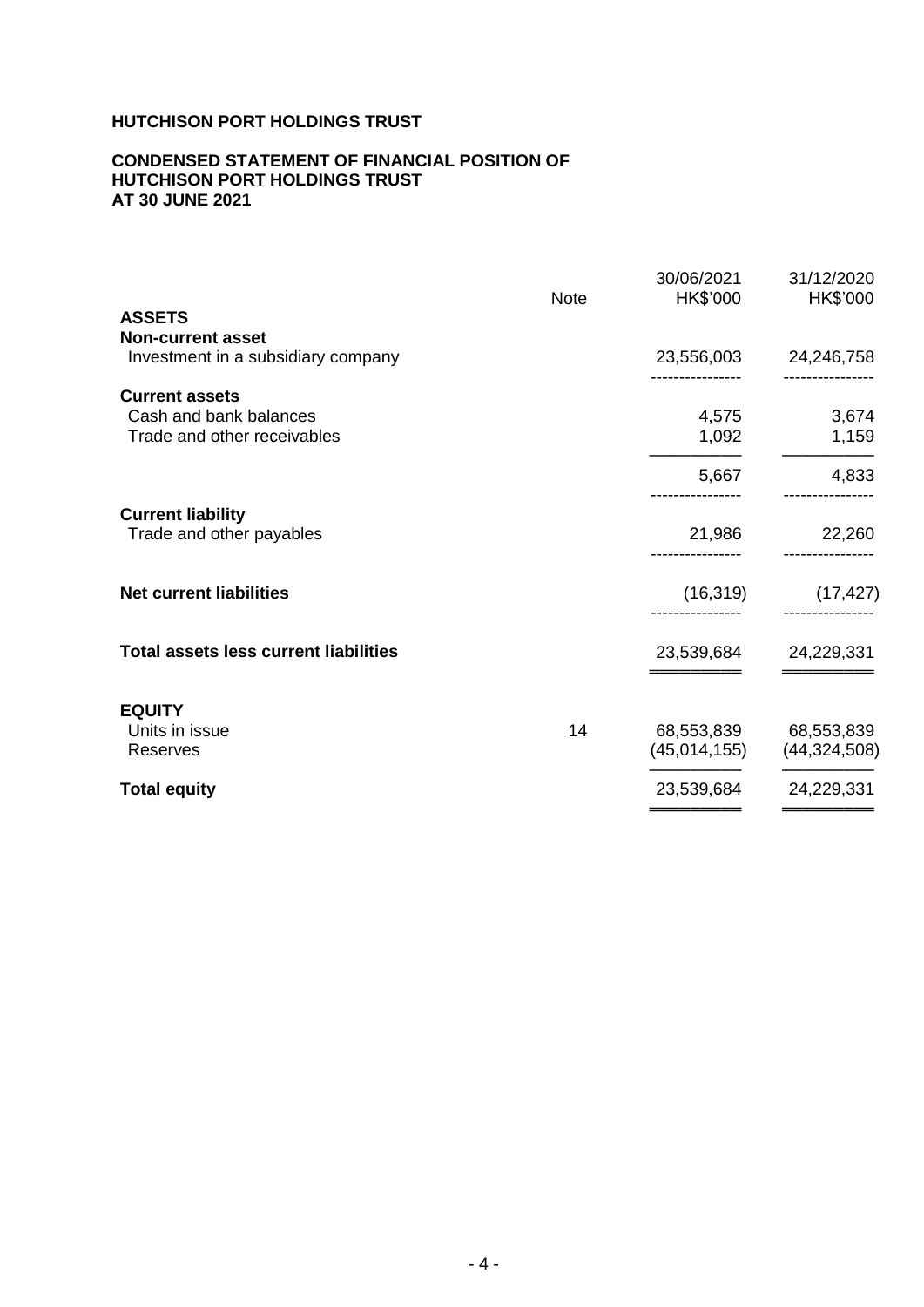# **CONDENSED CONSOLIDATED STATEMENT OF CASH FLOWS FOR THE SIX MONTHS ENDED 30 JUNE 2021**

|                                                                                                                                                                                                       | Note | 01/01/2021<br>to<br>30/06/2021<br>HK\$'000                     | 01/01/2020<br>to<br>30/06/2020<br>HK\$'000         |
|-------------------------------------------------------------------------------------------------------------------------------------------------------------------------------------------------------|------|----------------------------------------------------------------|----------------------------------------------------|
| <b>Operating activities</b>                                                                                                                                                                           |      |                                                                |                                                    |
| Cash generated from operations<br>Interest and other finance costs paid<br>Tax paid                                                                                                                   | 15   | 4,624,065<br>(274, 514)<br>(599, 910)                          | 2,588,268<br>(417, 782)<br>(468, 218)              |
| Net cash from operating activities                                                                                                                                                                    |      |                                                                | 3,749,641 1,702,268<br>-------------               |
| <b>Investing activities</b>                                                                                                                                                                           |      |                                                                |                                                    |
| Loan to an associated company<br>Purchase of fixed assets and projects under                                                                                                                          |      | (24,000)                                                       |                                                    |
| development<br>Proceeds on disposal of fixed assets<br>Dividends received from investments<br>Dividends received from associated companies and joint                                                  |      | (44,378)<br>11,858<br>2,447                                    | (288, 319)<br>6,114<br>2,194                       |
| ventures<br>Interest received                                                                                                                                                                         |      | 55,391<br>27,100                                               | 65,000<br>61,446                                   |
| Net cash from/(used in) investing activities                                                                                                                                                          |      | 28,418                                                         | (153, 565)                                         |
| <b>Financing activities</b>                                                                                                                                                                           |      |                                                                |                                                    |
| New borrowings<br>Repayment of borrowings<br>Upfront debt transaction costs and facilities fees of<br>borrowings<br>Principal elements of lease payments<br>Distributions to unitholders of HPH Trust |      | 3,900,000<br>(4,282,000)<br>(23, 585)<br>(6,090)<br>(670, 755) | 3,870,750<br>(5,059,550)<br>(2, 478)<br>(435, 555) |
| Dividends to non-controlling interests                                                                                                                                                                |      | (86, 303)                                                      | (86, 302)                                          |
| Net cash used in financing activities                                                                                                                                                                 |      | (1, 168, 733)                                                  | (1,713,135)                                        |
| Net changes in cash and cash equivalents<br>Cash and cash equivalents at beginning of the period                                                                                                      |      | 2,609,326<br>7,766,588                                         | (164, 432)<br>6,998,166                            |
| Cash and cash equivalents at end of the period                                                                                                                                                        | 11   | 10,375,914                                                     | 6,833,734                                          |
|                                                                                                                                                                                                       |      |                                                                |                                                    |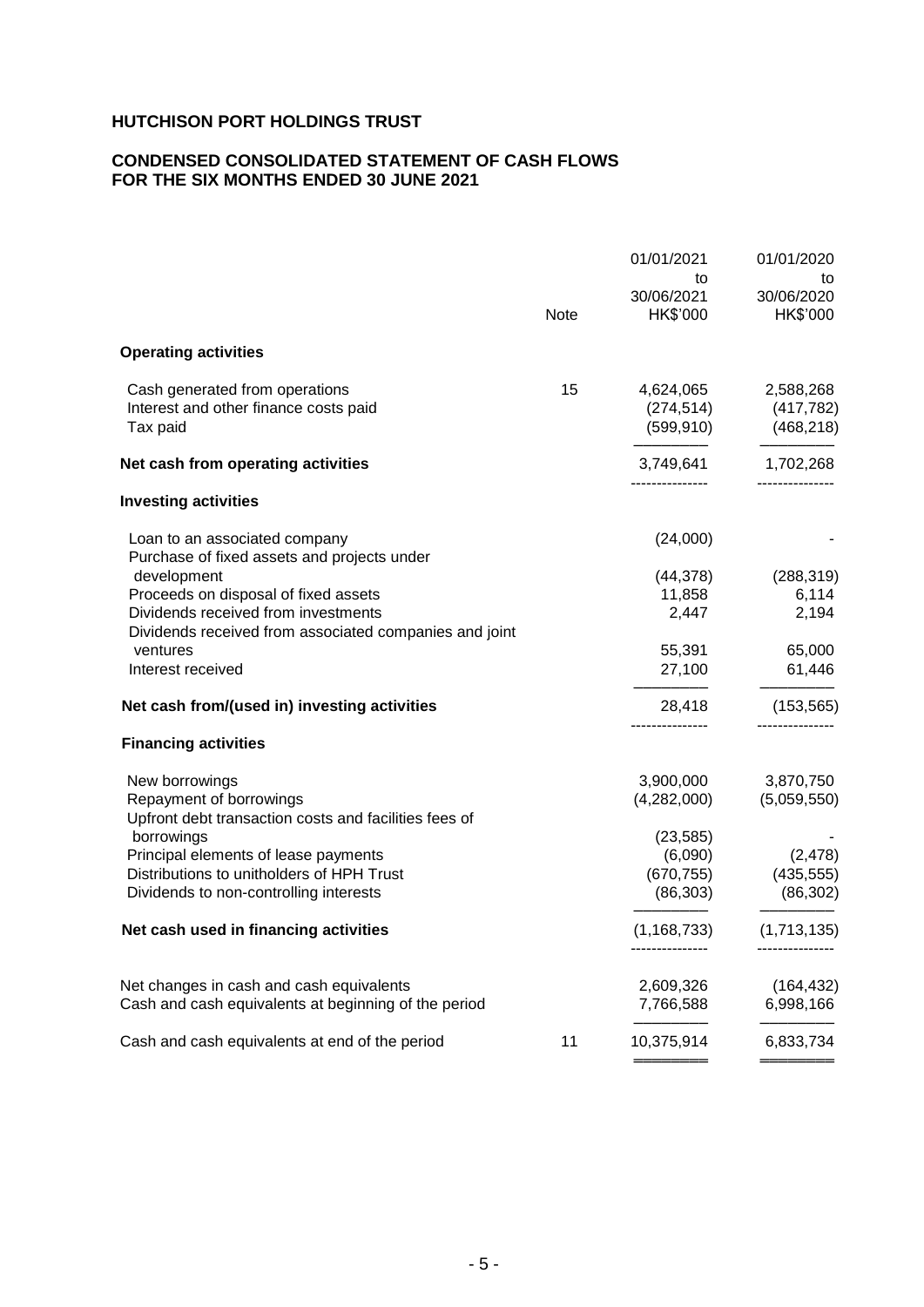# **CONDENSED CONSOLIDATED STATEMENT OF CHANGES IN EQUITY FOR THE SIX MONTHS ENDED 30 JUNE 2021**

|                                                                                                                                | Units<br>in issue<br>HK\$'000 | Exchange<br>and<br>other<br>reserves<br>HK\$'000 | Revaluation<br>reserve<br>HK\$'000 | Hedging<br>reserve<br><b>HK\$'000</b> | Costs<br>of hedging<br>reserve<br><b>HK\$'000</b> | Pension<br>reserve<br>HK\$'000 | Accumulated<br>losses<br>HK\$'000 | Attributable to<br>unitholders<br>HK\$'000 | Non-<br>controlling<br>interests<br>HK\$'000 | Total<br>HK\$'000 |
|--------------------------------------------------------------------------------------------------------------------------------|-------------------------------|--------------------------------------------------|------------------------------------|---------------------------------------|---------------------------------------------------|--------------------------------|-----------------------------------|--------------------------------------------|----------------------------------------------|-------------------|
| Group                                                                                                                          |                               |                                                  |                                    |                                       |                                                   |                                |                                   |                                            |                                              |                   |
| At 1 January 2021                                                                                                              | 68,553,839                    | (9,390)                                          | (303, 452)                         | (278, 472)                            | (19,052)                                          | 356,512                        | (42, 297, 943)                    | 26,002,042                                 | 19,601,893                                   | 45,603,935        |
| Profit for the period<br>Other comprehensive<br>income/(loss):                                                                 |                               |                                                  |                                    |                                       |                                                   |                                | 768,309                           | 768,309                                    | 865,417                                      | 1,633,726         |
| Investments:<br>Valuation losses taken to<br>reserves<br>Cash flow hedges arising<br>from cross currency<br>interest rate swap |                               |                                                  | (17,700)                           |                                       |                                                   |                                |                                   | (17,700)                                   |                                              | (17,700)          |
| contracts and interest rate<br>swap contracts<br>Fair value gains<br>recognised directly in                                    |                               |                                                  |                                    |                                       |                                                   |                                |                                   |                                            |                                              |                   |
| reserves<br>Costs of hedging<br>Changes in fair value of                                                                       |                               |                                                  |                                    | 116,537                               |                                                   |                                |                                   | 116,537                                    |                                              | 116,537           |
| currency basis spread<br>Share of other<br>comprehensive income of                                                             |                               |                                                  |                                    |                                       | 13,419                                            |                                |                                   | 13,419                                     |                                              | 13,419            |
| associated companies<br>Share of other<br>comprehensive income of                                                              |                               | 2,058                                            |                                    |                                       |                                                   |                                |                                   | 2,058                                      | 595                                          | 2,653             |
| joint ventures<br>Currency translation                                                                                         |                               | 391                                              | 530                                |                                       |                                                   |                                |                                   | 921                                        |                                              | 921               |
| differences                                                                                                                    |                               | 24,291                                           | $\overline{\phantom{a}}$           | ÷                                     |                                                   | $\overline{\phantom{a}}$       |                                   | 24,291                                     | 19,511                                       | 43,802            |
| Total other comprehensive                                                                                                      |                               |                                                  |                                    |                                       |                                                   |                                |                                   |                                            |                                              |                   |
| income/(loss)                                                                                                                  |                               | 26,740                                           | (17, 170)                          | 116,537                               | 13,419                                            |                                |                                   | 139,526                                    | 20,106                                       | 159,632           |
| Total comprehensive                                                                                                            |                               |                                                  |                                    |                                       |                                                   |                                |                                   |                                            |                                              |                   |
| income/(loss)                                                                                                                  |                               | 26,740                                           | (17, 170)                          | 116,537                               | 13,419                                            | ä,                             | 768,309                           | 907,835                                    | 885,523                                      | 1,793,358         |
| Transactions with owners:                                                                                                      |                               |                                                  |                                    |                                       |                                                   |                                |                                   |                                            |                                              |                   |
| <b>Distributions</b>                                                                                                           |                               |                                                  |                                    |                                       |                                                   |                                | (670, 755)                        | (670, 755)                                 |                                              | (670, 755)        |
| Dividends                                                                                                                      |                               |                                                  |                                    |                                       |                                                   |                                |                                   |                                            | (86, 303)                                    | (86, 303)         |
| At 30 June 2021                                                                                                                | 68.553.839                    | 17,350                                           | (320, 622)                         | (161, 935)                            | (5,633)                                           | 356,512                        | (42, 200, 389)                    | 26,239,122                                 | 20,401,113                                   | 46,640,235        |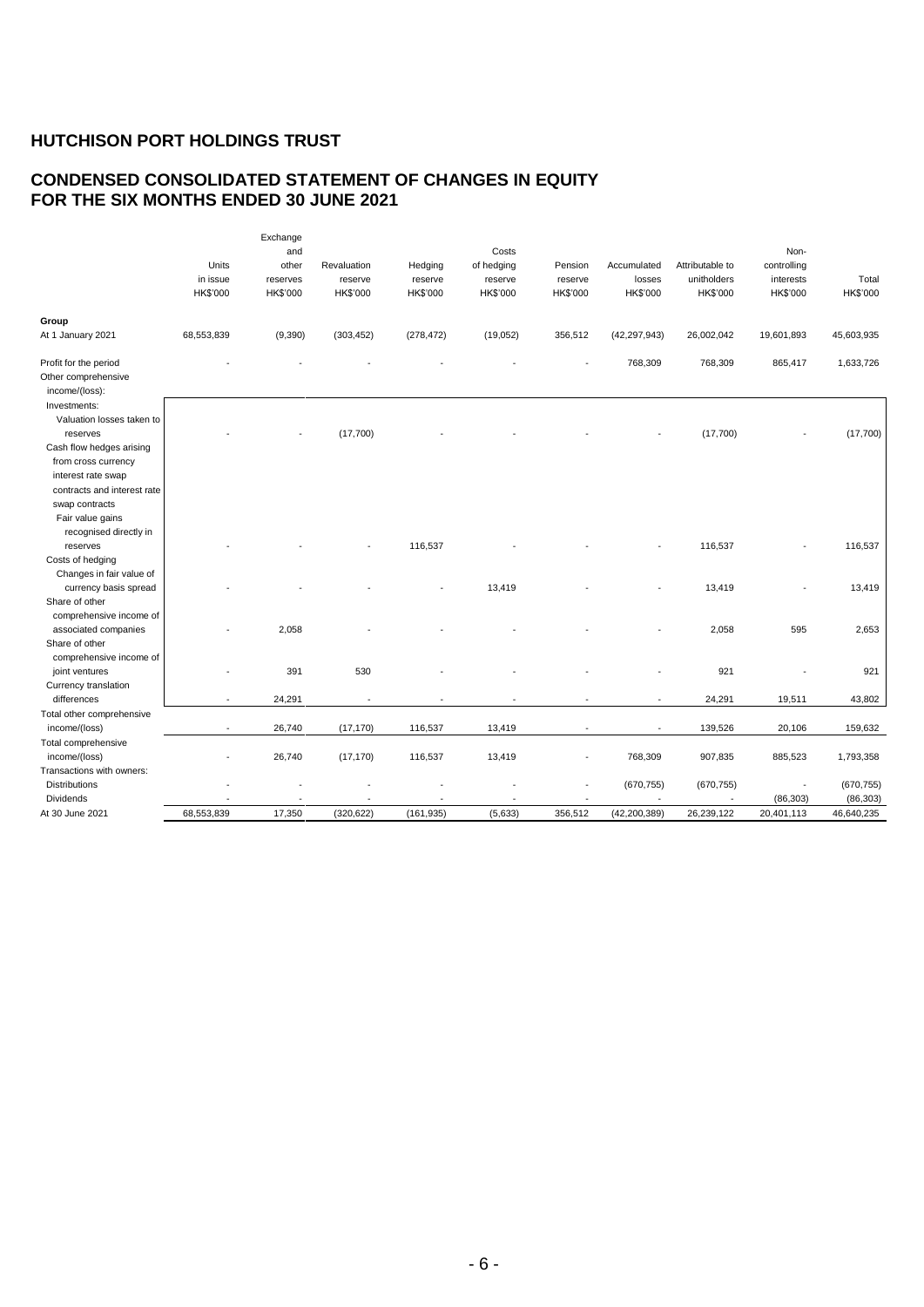# **CONDENSED CONSOLIDATED STATEMENT OF CHANGES IN EQUITY FOR THE SIX MONTHS ENDED 30 JUNE 2021 (CONTINUED)**

|                                                                                                          | Units<br>in issue<br>HK\$'000 | Exchange<br>and<br>other<br>reserves<br>HK\$'000 | Revaluation<br>reserve<br>HK\$'000 | Hedging<br>reserve<br><b>HK\$'000</b> | Costs<br>of hedging<br>reserve<br><b>HK\$'000</b> | Pension<br>reserve<br>HK\$'000 | Accumulated<br>losses<br>HK\$'000 | Attributable to<br>unitholders<br>HK\$'000 | Non-<br>controlling<br>interests<br>HK\$'000 | Total<br>HK\$'000        |
|----------------------------------------------------------------------------------------------------------|-------------------------------|--------------------------------------------------|------------------------------------|---------------------------------------|---------------------------------------------------|--------------------------------|-----------------------------------|--------------------------------------------|----------------------------------------------|--------------------------|
| Group<br>At 1 January 2020                                                                               | 68,553,839                    | (212, 690)                                       | (243, 102)                         | (102, 792)                            | (38, 361)                                         | 213,107                        | (42, 319, 083)                    | 25,850,918                                 | 19,712,405                                   | 45,563,323               |
|                                                                                                          |                               |                                                  |                                    |                                       |                                                   |                                |                                   |                                            |                                              |                          |
| Profit for the period<br>Other comprehensive<br>(loss)/income:                                           |                               |                                                  |                                    |                                       |                                                   |                                | 212,375                           | 212,375                                    | 466,631                                      | 679,006                  |
| Investments:<br>Valuation losses taken to<br>reserves<br>Cash flow hedges arising<br>from cross currency |                               |                                                  | (8, 437)                           |                                       |                                                   |                                |                                   | (8, 437)                                   |                                              | (8, 437)                 |
| interest rate swap<br>contracts and interest rate<br>swap contracts<br>Fair value losses                 |                               |                                                  |                                    |                                       |                                                   |                                |                                   |                                            |                                              |                          |
| recognised directly in<br>reserves<br>Costs of hedging                                                   |                               |                                                  |                                    | (204, 879)                            |                                                   |                                |                                   | (204, 879)                                 |                                              | (204, 879)               |
| Changes in fair value of<br>currency basis spread<br>Share of other                                      |                               |                                                  |                                    |                                       | 8,126                                             |                                |                                   | 8,126                                      |                                              | 8,126                    |
| comprehensive loss of<br>associated companies<br>Share of other                                          |                               | (2, 403)                                         |                                    |                                       |                                                   |                                |                                   | (2, 403)                                   | (1,003)                                      | (3, 406)                 |
| comprehensive loss of<br>joint ventures<br>Currency translation                                          |                               | (271)                                            |                                    |                                       |                                                   |                                |                                   | (271)                                      |                                              | (271)                    |
| differences                                                                                              | $\overline{\phantom{a}}$      | (24,005)                                         |                                    |                                       |                                                   | $\overline{\phantom{a}}$       | $\overline{\phantom{a}}$          | (24,005)                                   | (18, 748)                                    | (42, 753)                |
| Total other comprehensive                                                                                |                               |                                                  |                                    |                                       |                                                   |                                |                                   |                                            |                                              |                          |
| (loss)/income                                                                                            |                               | (26, 679)                                        | (8, 437)                           | (204, 879)                            | 8,126                                             |                                |                                   | (231, 869)                                 | (19, 751)                                    | (251, 620)               |
| Total comprehensive<br>(loss)/income                                                                     |                               | (26, 679)                                        | (8, 437)                           | (204, 879)                            | 8,126                                             |                                | 212,375                           | (19, 494)                                  | 446,880                                      | 427,386                  |
| Transactions with owners:<br><b>Distributions</b>                                                        |                               |                                                  |                                    |                                       |                                                   |                                | (435, 555)                        | (435, 555)                                 |                                              | (435, 555)               |
| Dividends<br>At 30 June 2020                                                                             | 68.553.839                    | (239.369)                                        | (251, 539)                         | (307, 671)                            | (30, 235)                                         | 213,107                        | (42, 542, 263)                    | 25,395,869                                 | (982, 313)<br>19,176,972                     | (982, 313)<br>44,572,841 |
|                                                                                                          |                               |                                                  |                                    |                                       |                                                   |                                |                                   |                                            |                                              |                          |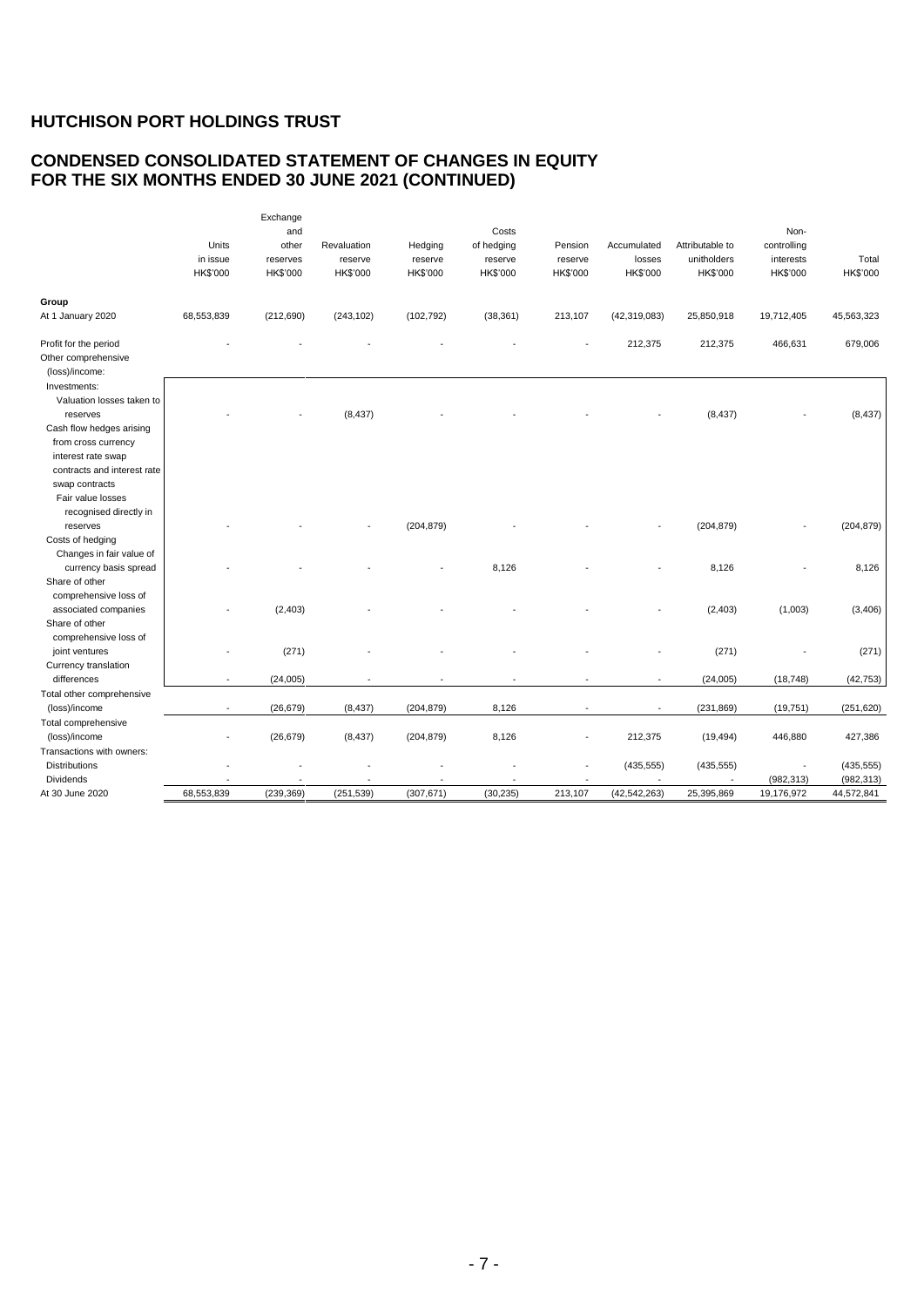## **CONDENSED STATEMENT OF CHANGES IN EQUITY FOR THE SIX MONTHS ENDED 30 JUNE 2021**

|                                                                                       | Units<br>in issue<br>HK\$'000 | Accumulated<br>losses<br>HK\$'000 | Attributable<br>to unitholders<br>HK\$'000 |
|---------------------------------------------------------------------------------------|-------------------------------|-----------------------------------|--------------------------------------------|
| <b>Trust</b><br>At 1 January 2021<br>Loss and total comprehensive loss for the period | 68,553,839                    | (44, 324, 508)<br>(18, 892)       | 24,229,331<br>(18, 892)                    |
| Transaction with owners:<br><b>Distributions</b>                                      |                               | (670, 755)                        | (670, 755)                                 |
| At 30 June 2021                                                                       | 68,553,839                    | (45,014,155)                      | 23,539,684                                 |
| At 1 January 2020<br>Loss and total comprehensive loss for the period                 | 68,553,839                    | (43, 477, 293)<br>(19, 186)       | 25,076,546<br>(19, 186)                    |
| Transaction with owners:<br><b>Distributions</b>                                      |                               | (435, 555)                        | (435, 555)                                 |
| At 30 June 2020                                                                       | 68,553,839                    | (43,932,034)                      | 24,621,805                                 |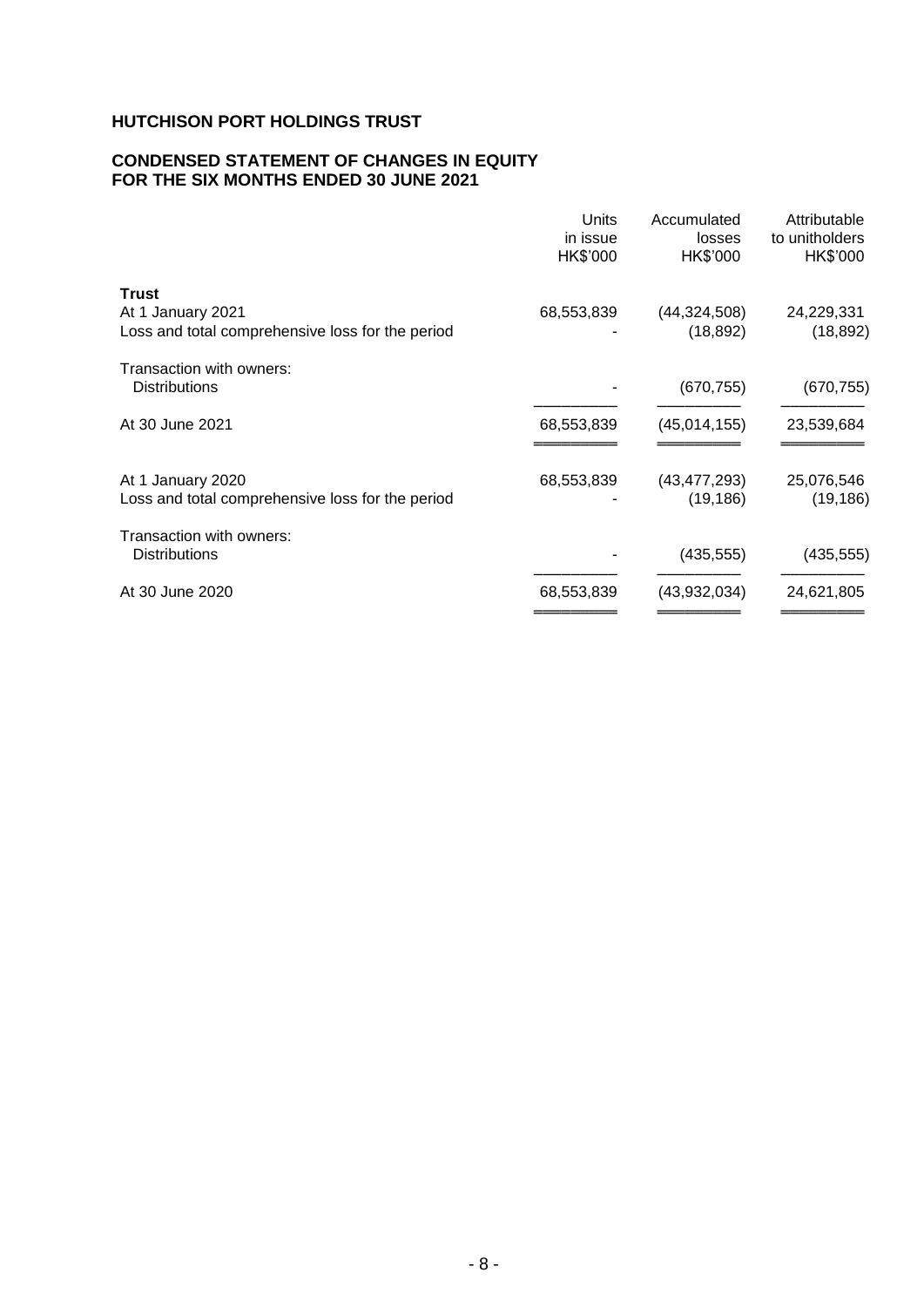# **NOTES TO THE CONDENSED INTERIM FINANCIAL STATEMENTS**

#### **1 General information**

Hutchison Port Holdings Trust ("Trust" or "HPH Trust") is a business trust constituted by a deed of trust dated 25 February 2011 (as amended) (the "Trust Deed") and registered with the Monetary Authority of Singapore. HPH Trust is principally regulated by the Business Trusts Act, Chapter 31A of Singapore and Securities and Futures Act, Chapter 289 of Singapore. Under the Trust Deed, Hutchison Port Holdings Management Pte. Limited (the "Trustee-Manager"), has declared that it will hold all its assets (including businesses) acquired on trust for the unitholders as the Trustee-Manager of HPH Trust. The registered address of the Trustee-Manager is at 50 Raffles Place, #32-01 Singapore Land Tower, Singapore 048623. HPH Trust was listed on the Main Board of Singapore Exchange Securities Trading Limited (the "SGX-ST") on 18 March 2011.

HPH Trust is established with the principal investment mandate of investing in, developing, operating and managing deep-water container ports in the Guangdong Province of the People's Republic of China ("PRC"), Hong Kong and Macau. HPH Trust may also invest in other types of port assets including river ports, which are complementary to the deep-water container ports owned by HPH Trust, as well as undertake certain port ancillary services including, but not limited to, trucking, feedering, freight-forwarding, supply chain management, warehousing and distribution services.

#### **2 Basis of preparation and significant accounting policies**

The financial statements have been prepared in accordance with Hong Kong Financial Reporting Standards ("HKFRS") issued by the Hong Kong Institute of Certified Public Accountants ("HKICPA"). The financial statements have been prepared under the historical cost convention except for investments and derivative financial instruments which are stated at fair value.

There is no material difference in preparing the financial statements using HKFRS and International Financial Reporting Standards ("IFRS"). No material adjustments are required to restate the financial statements prepared under HKFRS to comply with IFRS.

The condensed interim financial statements should be read in conjunction with the 2020 annual consolidated financial statements, which have been prepared in accordance with HKFRS. The accounting policies and estimates applied and presentation used in the condensed interim financial statements are consistent with those set out in the annual consolidated financial statements for the year ended 31 December 2020, except for the adoption of the new standards and amendments to its existing standards, which are relevant to the Group's operations and are applicable to the Group's accounting periods beginning on 1 January 2021.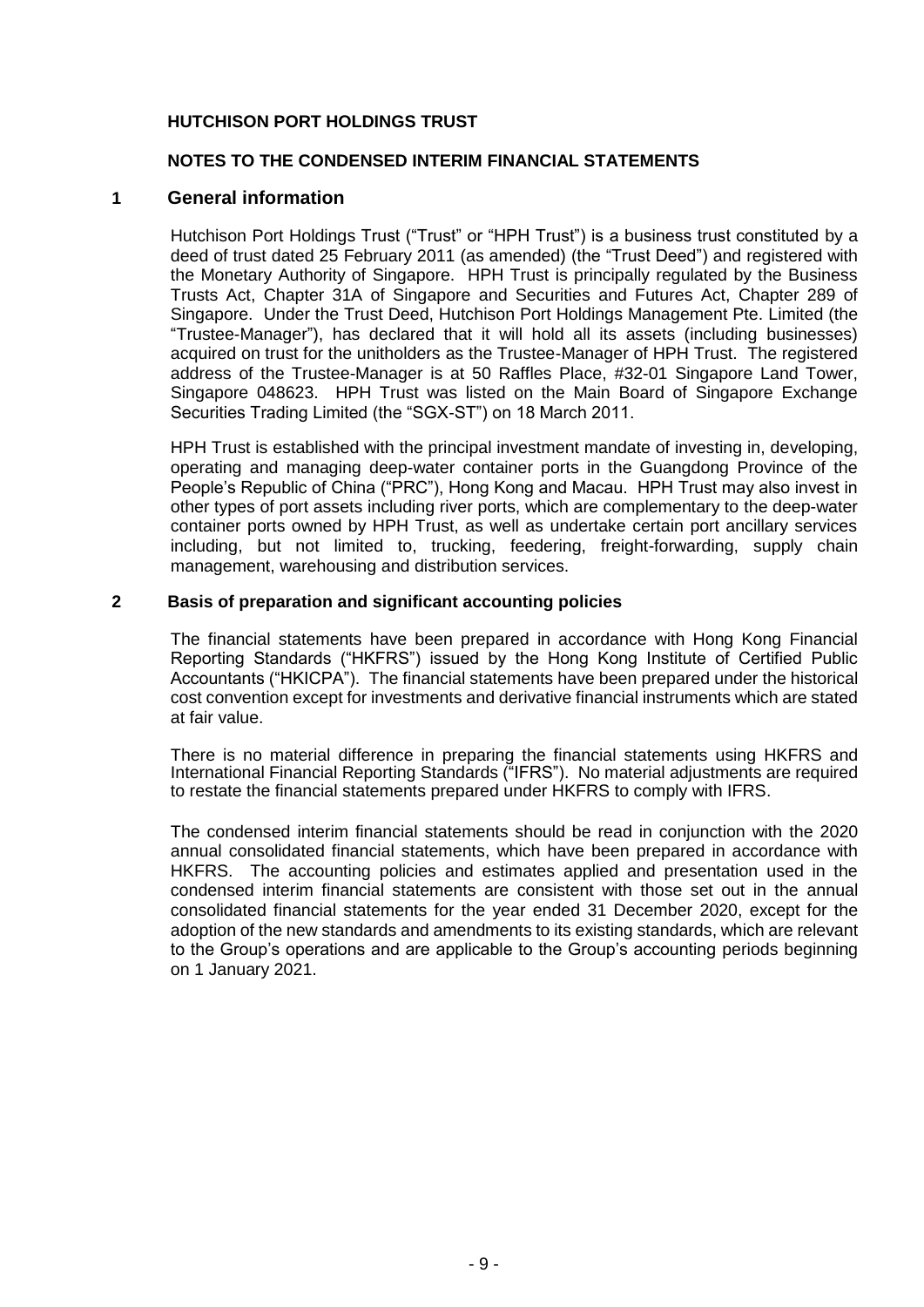#### **NOTES TO THE CONDENSED INTERIM FINANCIAL STATEMENTS**

#### **2 Basis of preparation and significant accounting policies (Continued)**

#### Adoption of standards and amendments to existing standards

The Group has adopted all of the new and revised standards, amendments and interpretations issued by the HKICPA that are relevant to the Group's operations and mandatory for annual period beginning 1 January 2021. The effect of the adoption of these new and revised standards, amendments and interpretations was not material to the Group's results or financial position.

#### Early adoption of amendments to existing standards

The Group has early adopted Amendments to HKFRS 16 Leases on COVID-19-related rent concessions for the annual period beginning 1 January 2021. The amendment exempts lessees from having to consider individual lease contracts to determine whether rent concessions occurring as a direct consequence of the COVID-19 pandemic are lease modifications and allows lessees to account for such rent concessions as if they were not lease modifications. It applies to COVID-19-related rent concessions that reduce lease payments due on or before 30 June 2022. The amendment does not affect lessors. The effect of the early adoption of this amendment was not material to the Group's results or financial position.

#### Standards and amendments which are not yet effective

At the date of authorisation of the condensed interim financial statements, the following standards and amendments were in issue and relevant to the Group but not yet effective and have not been early adopted by the Group:

| Amendments to HKFRS 3<br>$(Revised)^{(1)}$                      | Business Combinations and Business Combinations (Basis for<br>Conclusions)                                                                          |
|-----------------------------------------------------------------|-----------------------------------------------------------------------------------------------------------------------------------------------------|
| Amendments to HKAS 16 <sup>(1)</sup>                            | Property, Plant and Equipment                                                                                                                       |
| Amendments to HKAS 37 <sup>(1)</sup>                            | Provisions, Contingent Liabilities and Contingent Assets                                                                                            |
| Annual Improvements to HKFRSs<br>2018-2020 Cycle <sup>(1)</sup> | Improvements to HKFRSs                                                                                                                              |
| Amendments to HKAS $1^{(2)}$                                    | Classification of Liabilities as Current or Non-current and Classification<br>of Liabilities as Current or Non-current – Deferral of Effective Date |
| Amendments to HKAS 1<br>$(Revised)^{(2)}$                       | <b>Presentation of Financial Statements</b>                                                                                                         |
| Amendments to HKFRS Practice<br>Statement $2(2)$                | Making Materiality Judgements                                                                                                                       |
| Amendments to HKAS 8 <sup>(2)</sup>                             | Accounting Policies, Changes in Accounting Estimates and Errors                                                                                     |
| Amendments to HKAS 12 <sup>(2)</sup>                            | Income Taxes                                                                                                                                        |
| Amendments to HKFRS 10 and<br>HKAS $28^{(3)}$                   | Sale or Contribution of Assets between an Investor and its Associate<br>or Joint Venture                                                            |
|                                                                 |                                                                                                                                                     |

(1) Effective for annual periods beginning 1 January 2022

(2) Effective for annual periods beginning 1 January 2023

(3) New effective date to be determined

The Group is assessing the full impact of these new or revised HKFRS. Certain of them may give rise to change in presentation, disclosure and measurements of certain items in the condensed interim financial statements. It is not expected to have material impact to the Group.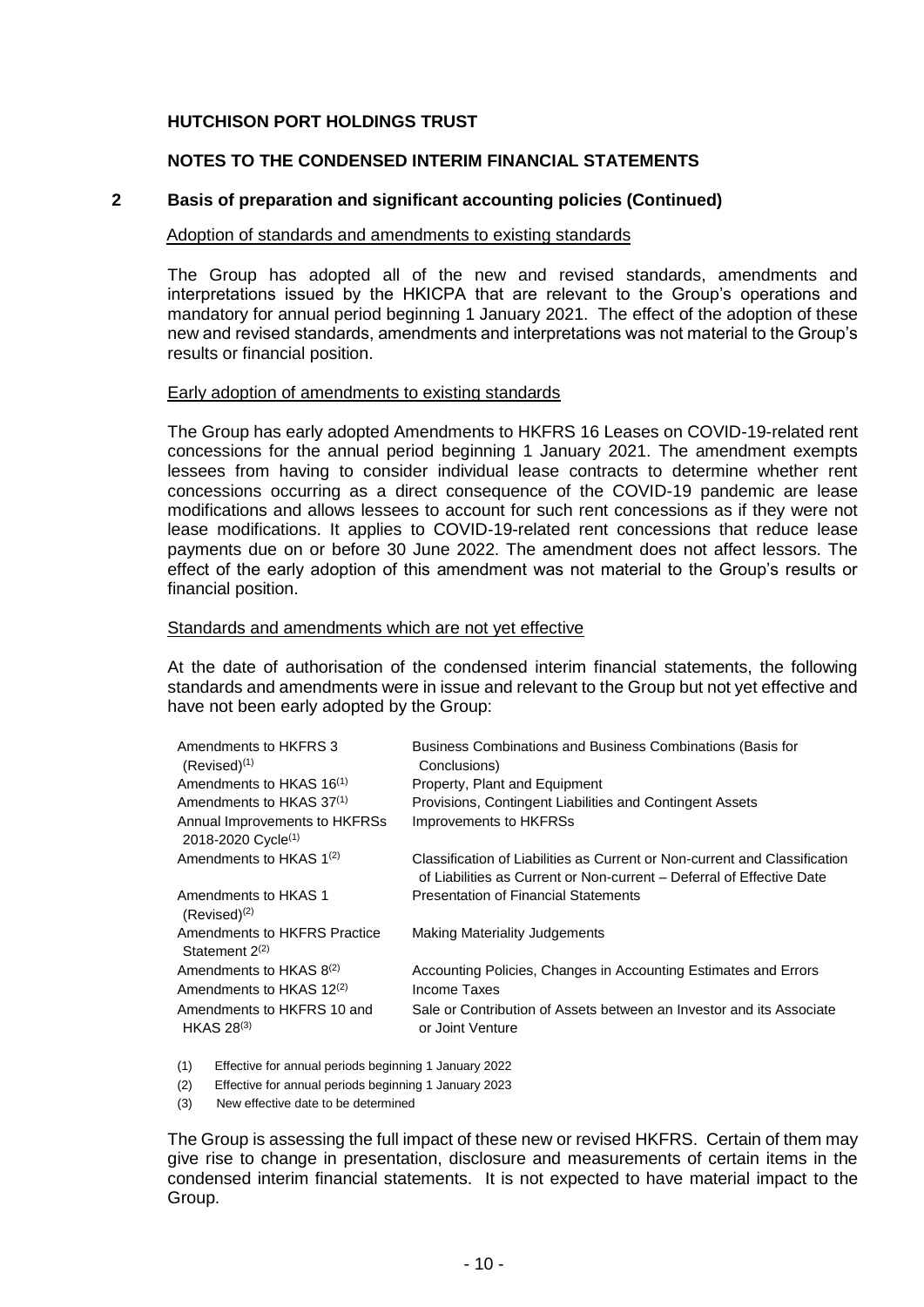#### **NOTES TO THE CONDENSED INTERIM FINANCIAL STATEMENTS**

# **3 Revenue and other income and segment information**

#### **(a) Revenue and other income**

|                                                     | 01/01/2021 | 01/01/2020 |
|-----------------------------------------------------|------------|------------|
|                                                     | to         | to         |
|                                                     | 30/06/2021 | 30/06/2020 |
|                                                     | HK\$'000   | HK\$'000   |
| Revenue                                             |            |            |
| Rendering of port and related services              | 5,788,031  | 4,629,460  |
| Rendering of transportation and logistics solutions | 154,918    | 70,323     |
| Management and service fee income                   | 15,905     | 17,466     |
| System development and support fees                 | 3,390      | 3,623      |
| <b>Others</b>                                       | 702        | 627        |
|                                                     | 5,962,946  | 4,721,499  |
| Other income                                        |            |            |
| Interest income                                     | 29,214     | 55,186     |
|                                                     | 5,992,160  | 4,776,685  |
|                                                     |            |            |

#### **(b) Segment information**

The chief operating decision maker has been determined to be the executive committee of HPH Trust (the "Executive Committee"). The Executive Committee reviews the internal reporting in order to assess performance and allocate resources. Management has determined the operating segments based on these reports.

HPH Trust is principally engaged in investing in, developing, operating and managing deepwater container ports and port ancillary services and therefore management considers that HPH Trust operates in one single business segment at two geographical locations.

Revenue is recognised over time and disclosures by geographical location are shown below:

|                       | Revenue and other income |            | Non-current assets |            |
|-----------------------|--------------------------|------------|--------------------|------------|
|                       | 01/01/2021               | 01/01/2020 |                    |            |
|                       | to                       | to         |                    |            |
|                       | 30/06/2021               | 30/06/2020 | 30/06/2021         | 31/12/2020 |
|                       | HK\$'000                 | HK\$'000   | HK\$'000           | HK\$'000   |
| Hong Kong             | 1,705,447                | 1,628,869  | 21,329,954         | 21,941,598 |
| <b>Mainland China</b> | 4,286,713                | 3,147,816  | 56,893,168         | 57,826,899 |
|                       | 5,992,160                | 4,776,685  | 78,223,122         | 79,768,497 |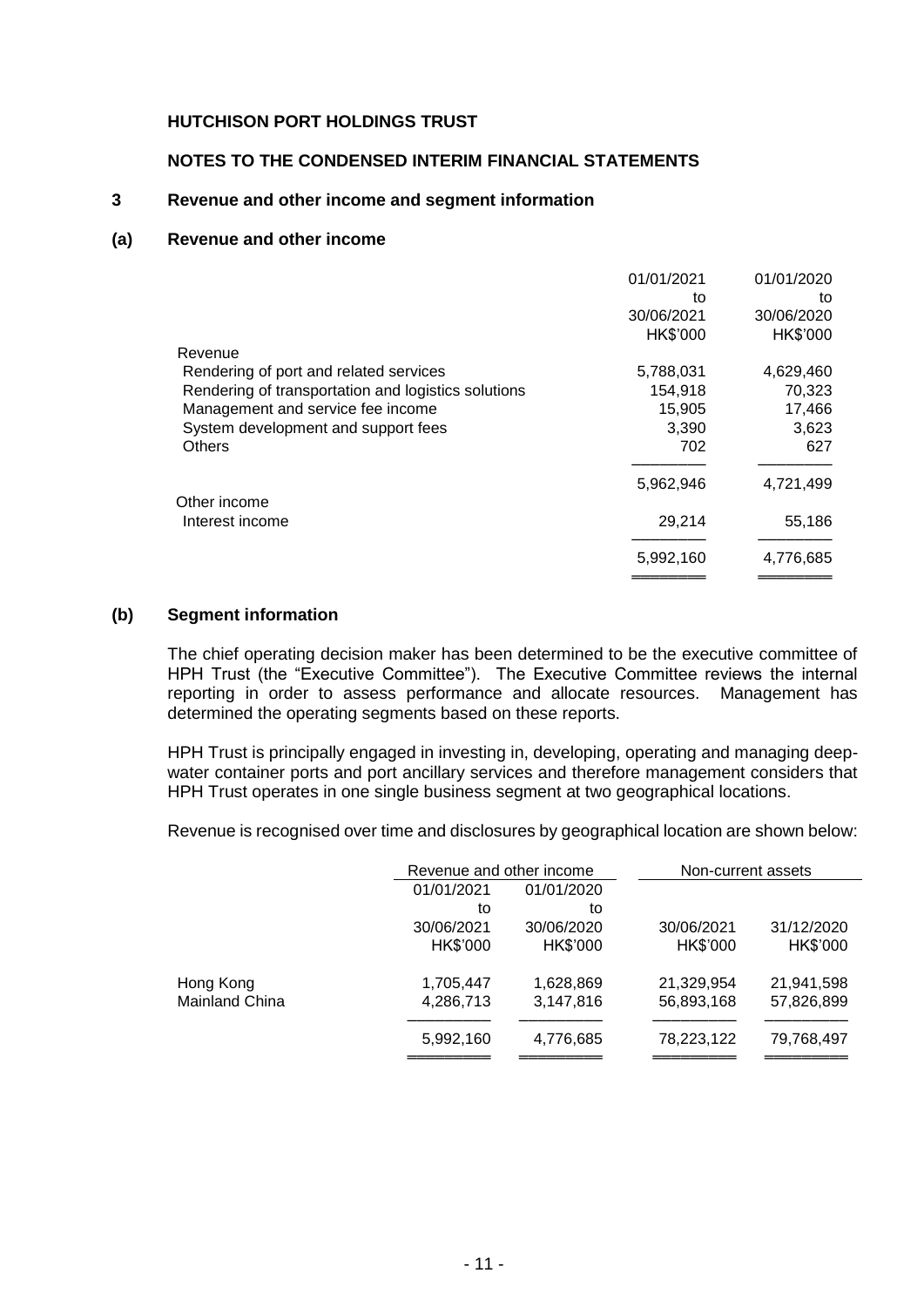### **NOTES TO THE CONDENSED INTERIM FINANCIAL STATEMENTS**

# **4 Interest and other finance costs**

|   |                                                     | 01/01/2021 | 01/01/2020 |
|---|-----------------------------------------------------|------------|------------|
|   |                                                     | to         | to         |
|   |                                                     | 30/06/2021 | 30/06/2020 |
|   |                                                     | HK\$'000   | HK\$'000   |
|   | Bank loans and overdrafts                           | 159,900    | 270,830    |
|   | Guaranteed notes                                    | 126,991    | 132,095    |
|   | Loans from non-controlling interests                | 1,586      | 1,527      |
|   | Lease liabilities                                   | 532        | 834        |
|   | Other finance costs                                 | 21,870     | 22,892     |
|   | Fair value gain on interest rate swaps              |            | (3,647)    |
|   | Less: fair value adjustment to bank and other debts |            |            |
|   | under fair value hedge                              |            | 3,647      |
|   |                                                     | 310,879    | 428,178    |
|   |                                                     |            |            |
| 5 | Tax                                                 |            |            |
|   |                                                     |            |            |
|   |                                                     | 01/01/2021 | 01/01/2020 |

|              | <u>UITUILULI</u> | <u>VIIVIILVLV</u> |
|--------------|------------------|-------------------|
|              | to               | to                |
|              | 30/06/2021       | 30/06/2020        |
|              | HK\$'000         | HK\$'000          |
| Current tax  | 721,640          | 470,616           |
| Deferred tax | (112, 039)       | (230, 717)        |
|              | 609,601          | 239,899           |
|              |                  |                   |
|              |                  |                   |

#### **6 Distributions**

On 26 July 2021, the board of directors of the Trustee-Manager recommend the distribution of 6.50 Hong Kong cents per unit for the six months ended 30 June 2021 amounting to HK\$566.2 million.

On 27 July 2020, the board of directors of the Trustee-Manager recommended the distribution of 4.30 Hong Kong cents per unit for the six months ended 30 June 2020 amounting to HK\$374.6 million.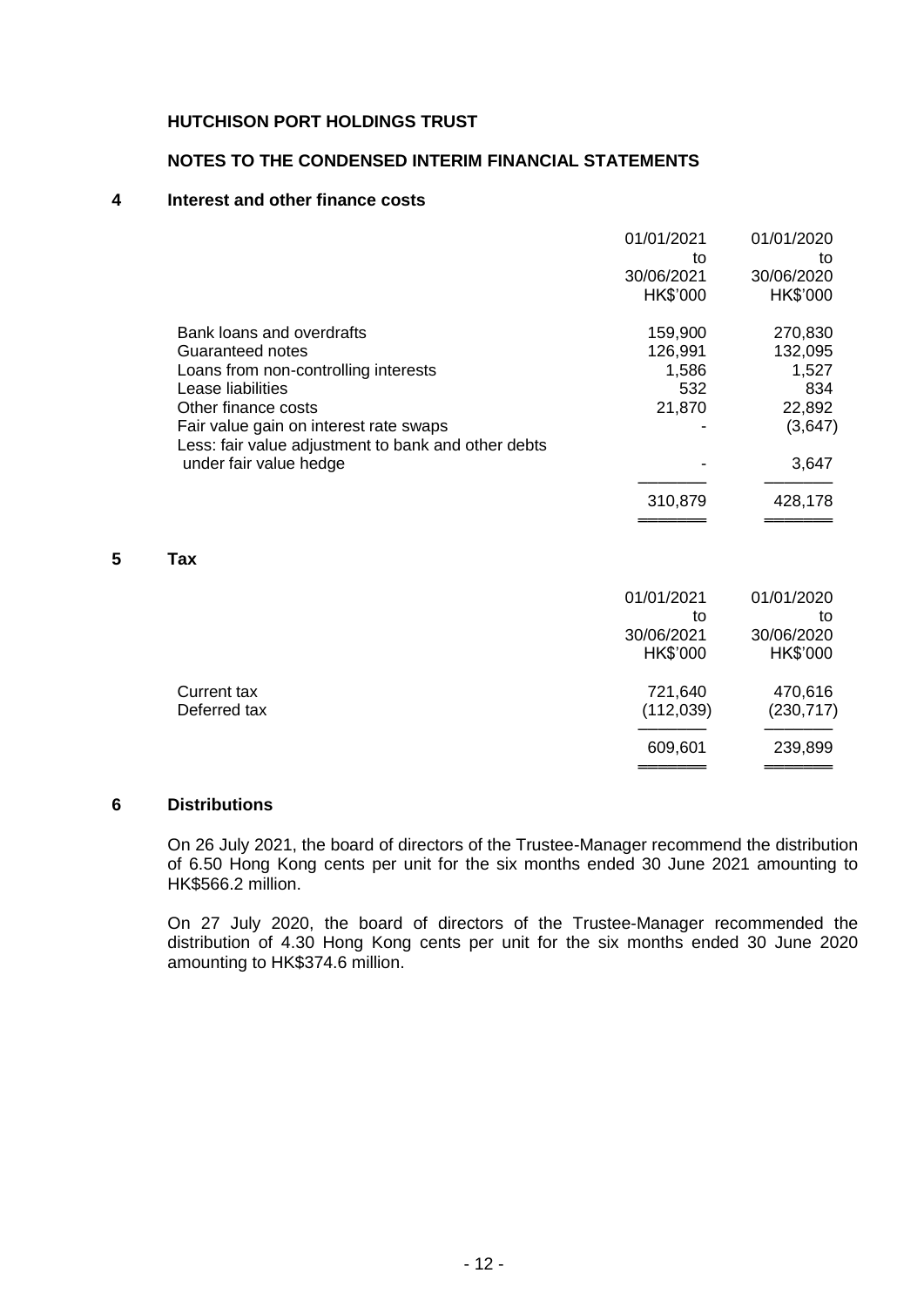# **NOTES TO THE CONDENSED INTERIM FINANCIAL STATEMENTS**

# **7 Earnings per unit**

The calculation of earnings per unit is based on profit attributable to unitholders of HPH Trust of HK\$768,309,000 for the six months ended 30 June 2021 (30 June 2020: HK\$212,375,000) and on 8,711,101,022 units in issue, which was the weighted average number of units for the period.

Diluted earnings per unit is the same as the basic earnings per unit for the six months ended 30 June 2021 and 2020.

#### **8 Fixed assets and projects under development**

During the period from 1 January 2021 to 30 June 2021, the Group acquired fixed assets and projects under development with a cost of HK\$17,116,000 (30 June 2020: HK\$11,591,000). Fixed assets with net book value of HK\$2,255,000 (30 June 2020: HK\$1,045,000) were disposed of during the period, resulting in a net gain on disposal of HK\$9,603,000 (30 June 2020: HK\$5,069,000).

#### **9 Goodwill**

| Group                                                                                     | 30/06/2021<br>HK\$'000 | 31/12/2020<br>HK\$'000 |
|-------------------------------------------------------------------------------------------|------------------------|------------------------|
| At beginning of the period/year<br>Impairment of goodwill (accumulated: HK\$30.4 billion) | 11,270,044             | 11,270,044             |
| At end of the period/year                                                                 | 11,270,044             | 11,270,044             |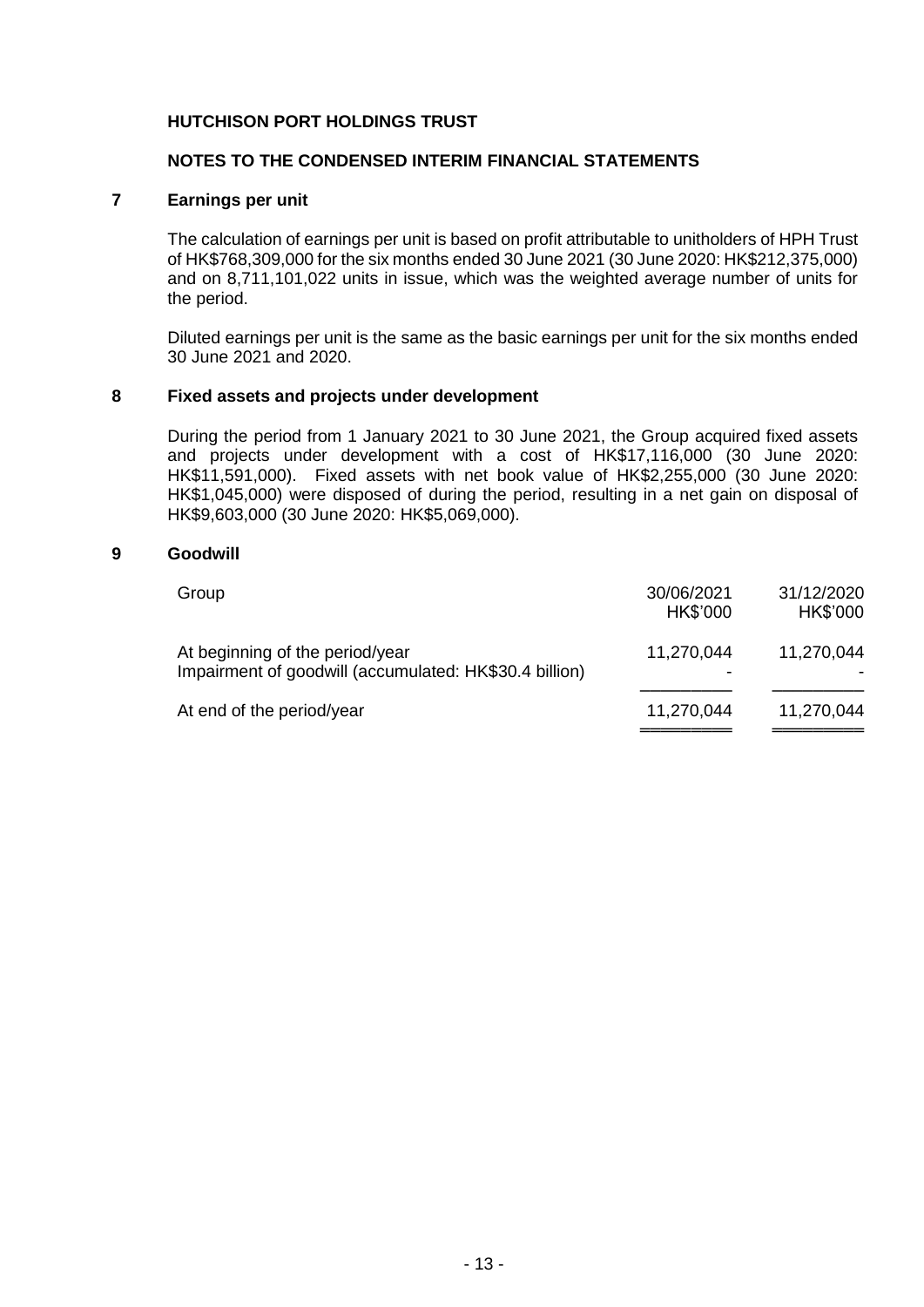## **NOTES TO THE CONDENSED INTERIM FINANCIAL STATEMENTS**

#### **10 Other non-current assets**

| Group                                       | 30/06/2021<br>HK\$'000 | 31/12/2020<br>HK\$'000 |
|---------------------------------------------|------------------------|------------------------|
| Investments                                 |                        |                        |
| Listed equity security                      | 39,825                 | 32,063                 |
| <b>River Ports Economic Benefits (Note)</b> | 259,538                | 285,000                |
| Prepayment for fixed assets                 | 37,329                 | 37,236                 |
| Other receivables and prepayments           | 64,173                 | 73,845                 |
| Cash flow hedges                            |                        |                        |
| Interest rate swaps                         | 36,621                 |                        |
|                                             | 437,486                | 428,144                |
|                                             |                        |                        |

#### Note:

The River Ports Economic Benefits represent the economic interest and benefits of the river ports in Nanhai and Jiangmen, China (together the "River Ports"), including all dividends and any other distributions or other monies payable to a related company or any of its subsidiary companies in its capacity as a shareholder of the relevant holding company of the River Ports arising from the profits attributable to the business of the River Ports and all sale or disposal proceeds derived from such businesses, assets, rights and/or liabilities constituting any part of the business of the River Ports as agreed with a related company and any of its subsidiary companies. The movement is due to change in fair value.

#### **11 Cash and bank balances**

| Group                                                                             | 30/06/2021<br>HK\$'000 | 31/12/2020<br>HK\$'000 |
|-----------------------------------------------------------------------------------|------------------------|------------------------|
| Cash and cash equivalents<br>Cash at bank and on hand<br>Short-term bank deposits | 2,857,608<br>7,518,306 | 1,441,119<br>6,325,469 |
| Cash and bank balances                                                            | 10,375,914             | 7,766,588              |
|                                                                                   |                        |                        |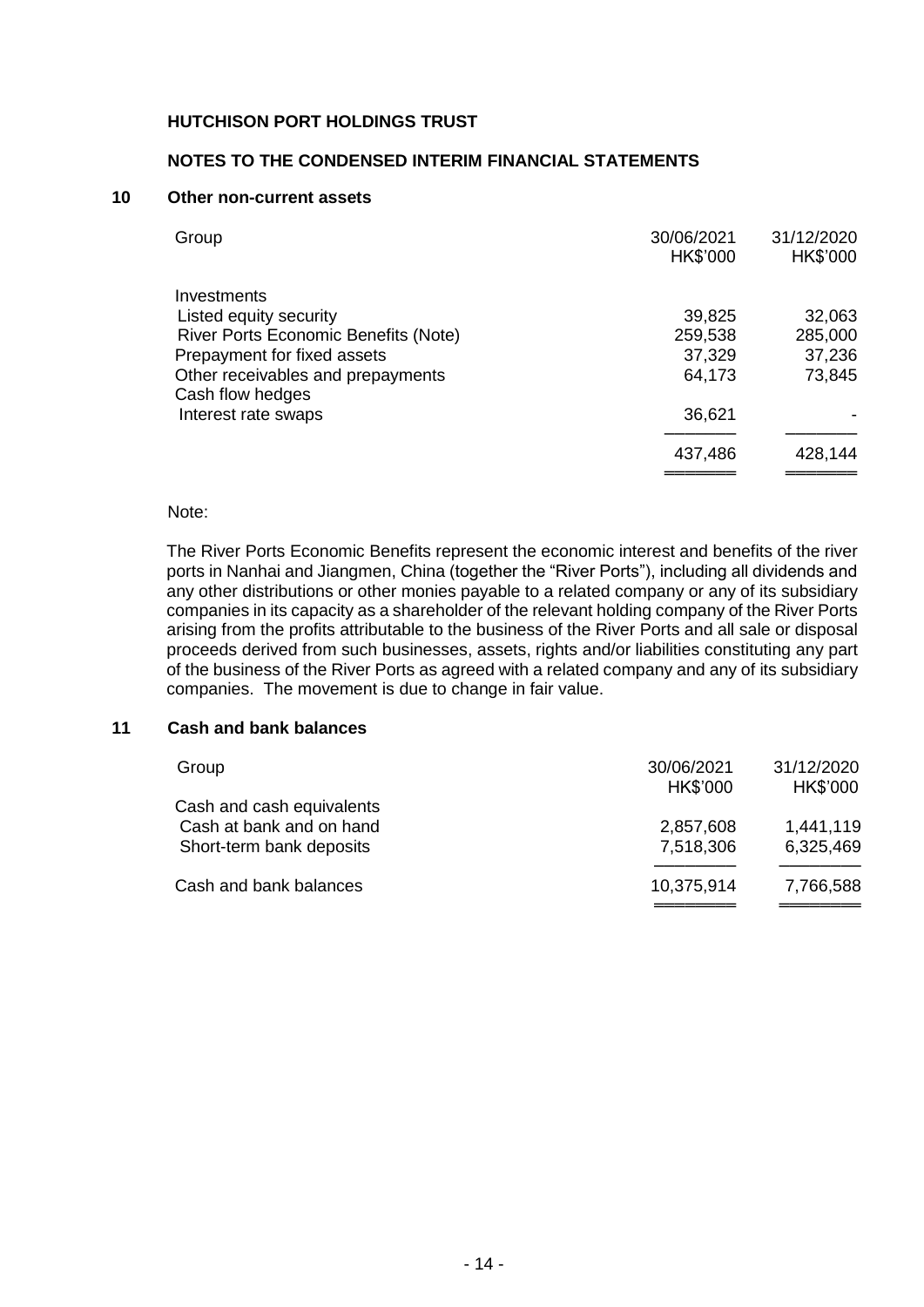# **NOTES TO THE CONDENSED INTERIM FINANCIAL STATEMENTS**

# **12 Bank and other debts**

| Total<br>HK\$'000              | Non-current<br>portion<br><b>HK\$'000</b> | Current<br>portion<br><b>HK\$'000</b> | Group                                                                                                                                                                                        |    |  |
|--------------------------------|-------------------------------------------|---------------------------------------|----------------------------------------------------------------------------------------------------------------------------------------------------------------------------------------------|----|--|
| 17,338,000<br>11,700,000       | 14,140,000<br>11,700,000                  | 3,198,000                             | Unsecured bank loans<br>Guaranteed notes                                                                                                                                                     |    |  |
| 29,038,000                     | 25,840,000                                | 3,198,000                             | Total principal amount of bank and<br>other debts<br>Unamortised Ioan facilities fees and                                                                                                    |    |  |
| (103,096)                      | (99,078)                                  | (4,018)                               | discounts related to debts                                                                                                                                                                   |    |  |
| 28,934,904                     | 25,740,922                                | 3,193,982                             | At 30 June 2021                                                                                                                                                                              |    |  |
| 21,620,000<br>7,800,000        | 17,628,000<br>7,800,000                   | 3,992,000                             | Unsecured bank loans<br>Guaranteed notes                                                                                                                                                     |    |  |
| 29,420,000                     | 25,428,000                                | 3,992,000                             | Total principal amount of bank and<br>other debts                                                                                                                                            |    |  |
| (101, 257)                     | (99, 827)                                 | (1, 430)                              | Unamortised Ioan facilities fees and<br>discounts related to debts                                                                                                                           |    |  |
| 29,318,743                     | 25,328,173                                | 3,990,570                             | At 31 December 2020                                                                                                                                                                          |    |  |
|                                |                                           |                                       | <b>Other non-current liabilities</b>                                                                                                                                                         | 13 |  |
| 31/12/2020<br>HK\$'000         | 30/06/2021<br>HK\$'000                    |                                       | Group                                                                                                                                                                                        |    |  |
| 256,930<br>40,594<br>(23, 817) | 204,190                                   |                                       | Derivative financial instruments:<br>Cash flow hedges<br>Cross currency interest rate swaps<br>Interest rate swaps<br>Less: current portion of interest rate swaps under<br>cash flow hedges |    |  |
| 273,707<br>15,783<br>123,575   | 204,190<br>12,064<br>124,579              |                                       | Non-current portion of derivative financial<br>instruments<br>Lease liabilities<br><b>Others</b>                                                                                             |    |  |
| 413,065                        | 340,833                                   |                                       |                                                                                                                                                                                              |    |  |

═════════ ═════════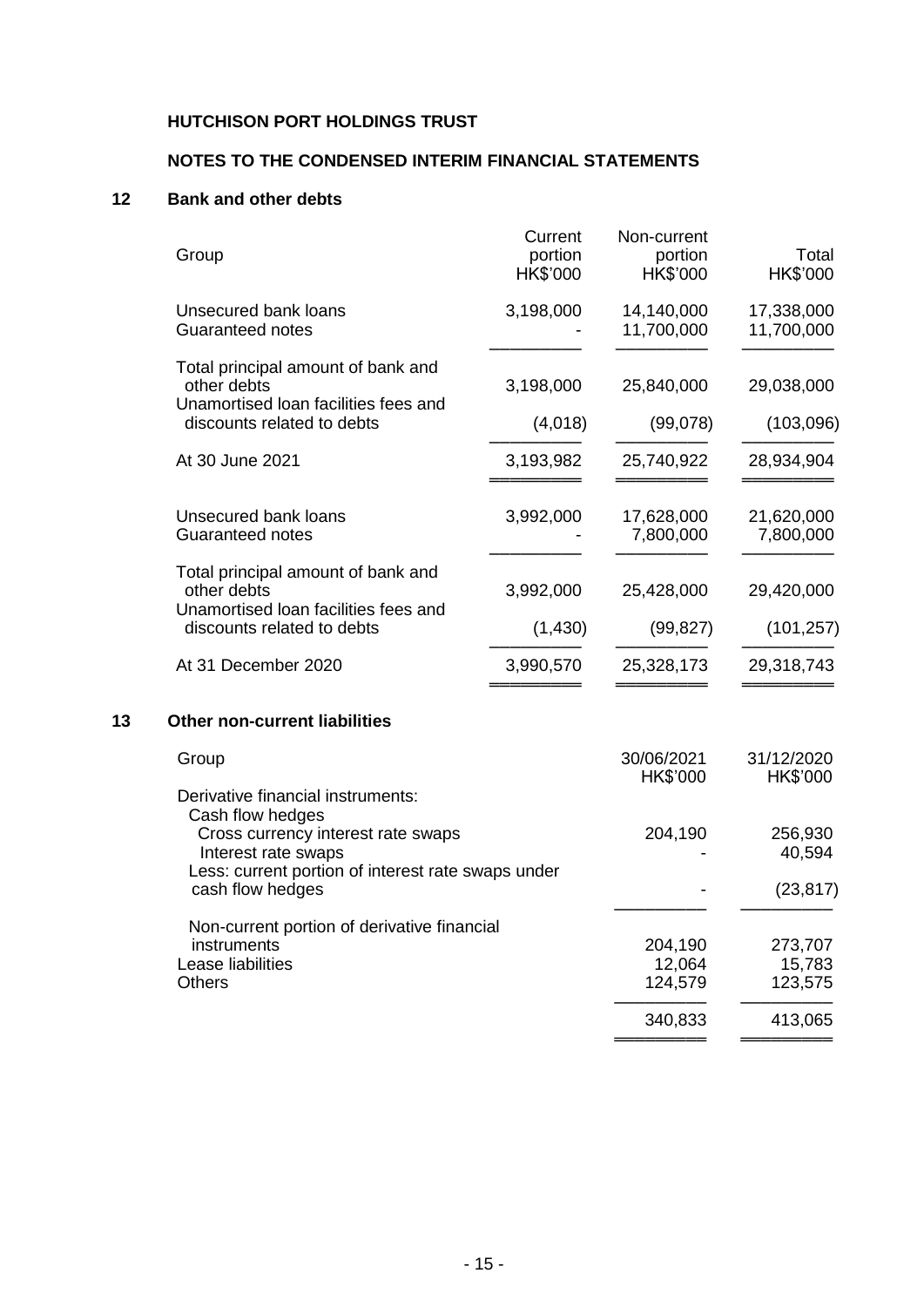# **NOTES TO THE CONDENSED INTERIM FINANCIAL STATEMENTS**

# **14 Units in issue**

| Group and Trust                                      | Number of<br>units | HK\$'000   |
|------------------------------------------------------|--------------------|------------|
| At 1 January 2020, 31 December 2020 and 30 June 2021 | 8,711,101,022      | 68,553,839 |

All issued units are fully paid and rank pari passu in all respects.

# **15 Reconciliation of operating profit to cash generated from operations**

|                                                    | 01/01/2021 | 01/01/2020 |
|----------------------------------------------------|------------|------------|
|                                                    | to         | to         |
|                                                    | 30/06/2021 | 30/06/2020 |
|                                                    | HK\$'000   | HK\$'000   |
| Operating profit                                   | 2,560,674  | 1,369,031  |
| Depreciation and amortisation                      | 1,526,028  | 1,524,402  |
| Net gain on disposal of fixed assets               | (9,603)    | (5,069)    |
| Dividend income                                    | (27,909)   | (2, 194)   |
| Interest income                                    | (29, 214)  | (55, 186)  |
| Operating profit before working capital changes    | 4,019,976  | 2,830,984  |
| Decrease/(increase) in inventories                 | 6,542      | (14, 934)  |
| Decrease in trade and other receivables            | 97,193     | 157,087    |
| Movement in balances with associated companies and |            |            |
| joint ventures                                     | 4,311      | (139, 787) |
| Increase/(decrease) in trade and other payables    | 486,561    | (252, 634) |
| Increase in pension obligations                    | 9,482      | 7,552      |
| Cash generated from operations                     | 4,624,065  | 2,588,268  |
|                                                    |            |            |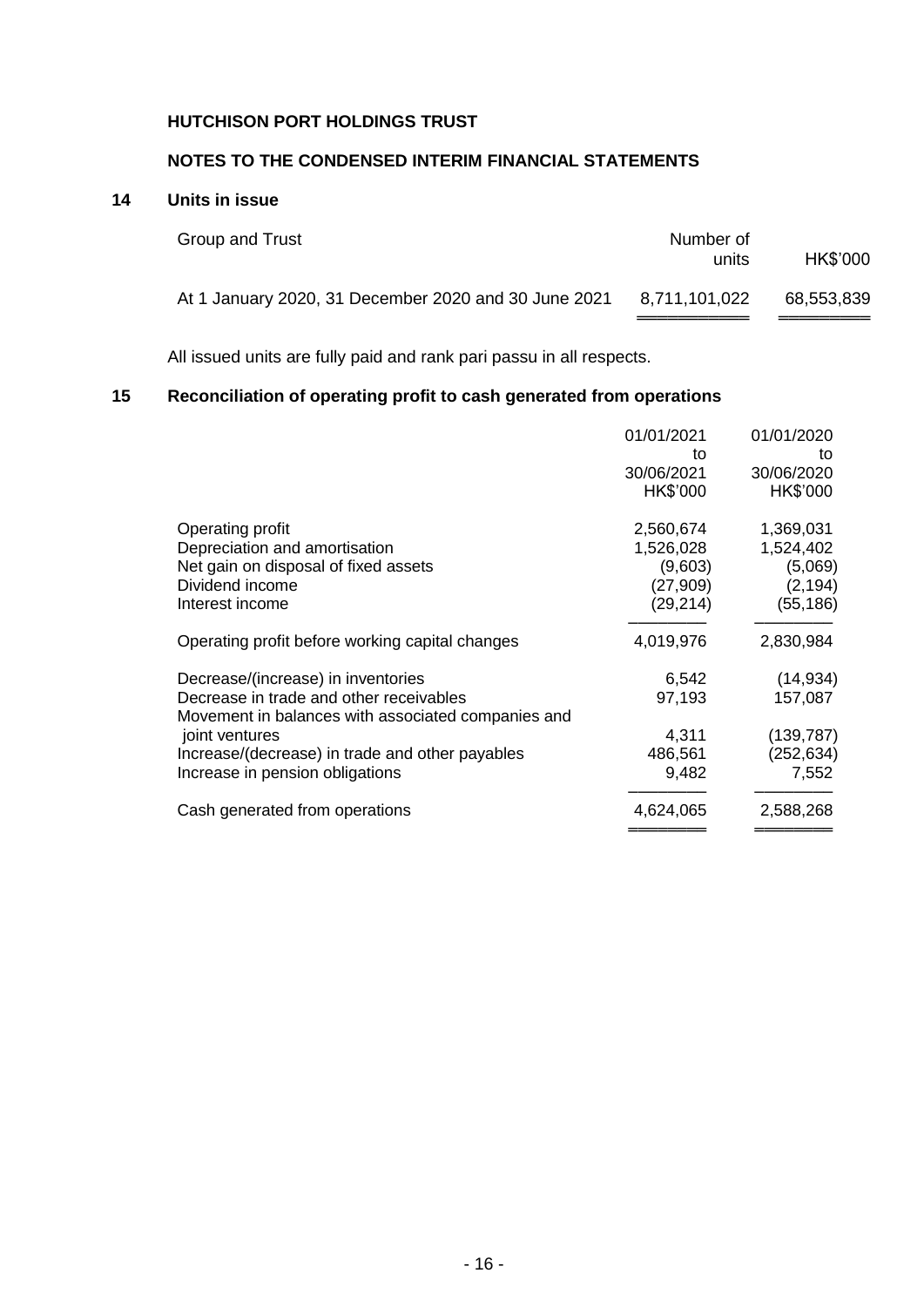# **NOTES TO THE CONDENSED INTERIM FINANCIAL STATEMENTS**

## **16 Commitments**

The Group's capital commitments for fixed assets and projects under development are as follows:

|                                                                             | 30/06/2021<br>HK\$'000 | 31/12/2020<br>HK\$'000 |
|-----------------------------------------------------------------------------|------------------------|------------------------|
| Contracted but not provided for<br>Authorised but not contracted for (Note) | 106,626<br>336,669     | 37,113<br>458,928      |
|                                                                             | 443,295                | 496,041                |

The Group's share of capital commitments of the joint ventures are as follows:

|                                                                      | 30/06/2021<br>HK\$'000 | 31/12/2020<br>HK\$'000 |
|----------------------------------------------------------------------|------------------------|------------------------|
| Contracted but not provided for<br>Authorised but not contracted for | 7,099<br>13,647        | 5,670<br>35,534        |
|                                                                      | 20,746                 | 41,204                 |

As at 30 June 2021, the Group committed to provide a capital contribution of RMB1,367,375,000 (approximate to HK\$1,640,850,000) to constitute an entity to construct, develop, operate and manage a container terminal in Shenzhen, the PRC.

#### Note:

The capital commitments were budgeted amounts estimated for future capital expenditures of the Group. These estimates are subject to a rigorous authorisation process before the expenditure is committed.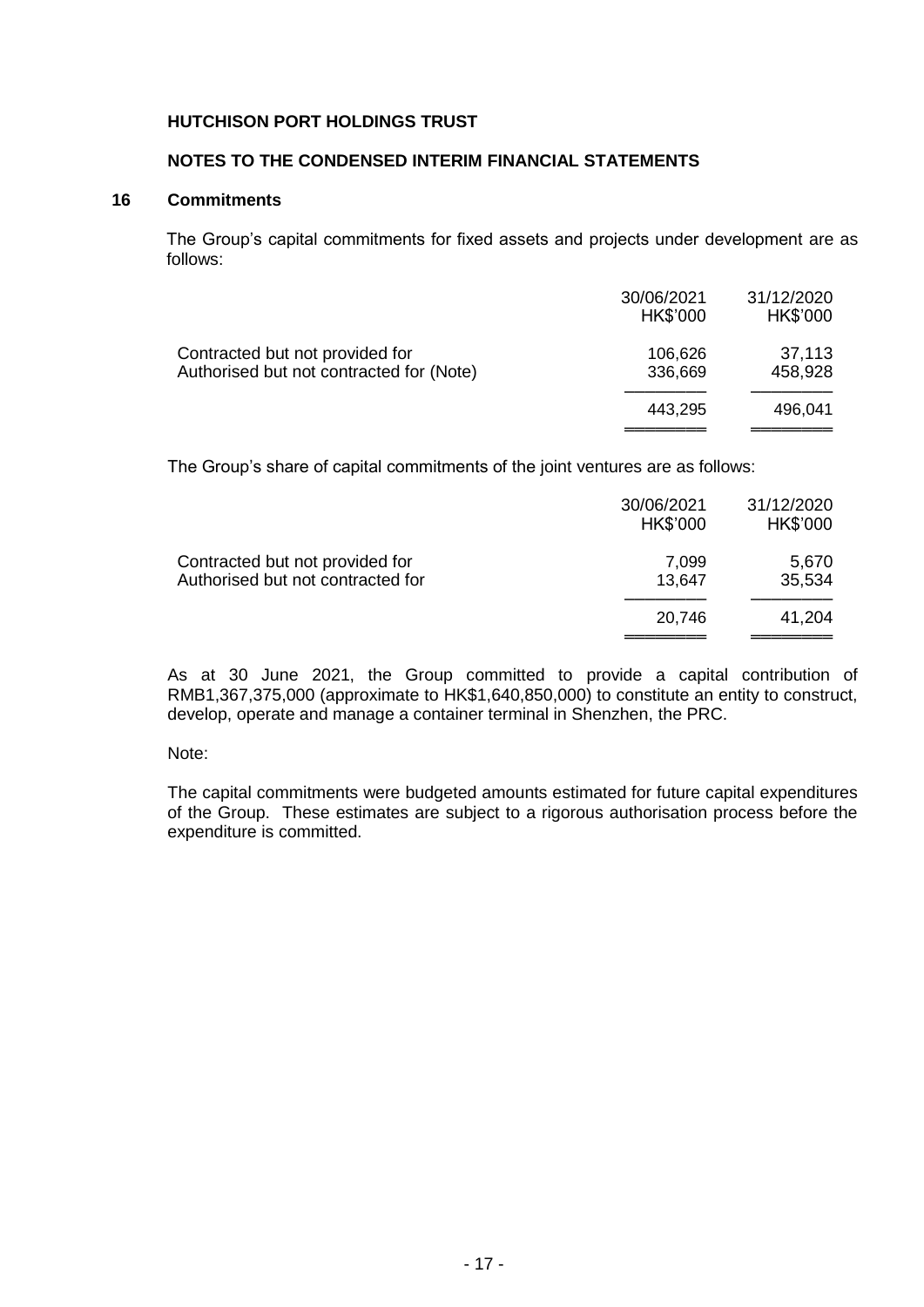# **NOTES TO THE CONDENSED INTERIM FINANCIAL STATEMENTS**

# **17 Related parties transactions**

Significant transactions between the Group and related parties during the six months ended 30 June 2021 and 2020 that are carried out in the normal course of business are disclosed below.

#### (i) Income from and expenses to related parties

|                                                                                                                                                       | 01/01/2021<br>to<br>30/06/2021<br>HK\$'000 | 01/01/2020<br>to<br>30/06/2020<br>HK\$'000 |
|-------------------------------------------------------------------------------------------------------------------------------------------------------|--------------------------------------------|--------------------------------------------|
| Income:                                                                                                                                               |                                            |                                            |
| Container handling fees received from joint<br>ventures, an associated company and related                                                            |                                            |                                            |
| companies (Note a)                                                                                                                                    | 5,947                                      | 17,620                                     |
| Management, service and support fee received<br>from related companies (Note b)<br>Transportation management services fee income                      | 19,657                                     | 21,454                                     |
| from related companies (Note c)<br>Interest income from a joint venture and an                                                                        | 68,425                                     | 17,544                                     |
| associated company (Note d)                                                                                                                           | 14,248                                     | 11,461                                     |
| Expenses:                                                                                                                                             |                                            |                                            |
| Container handling charges paid to joint ventures,<br>an associated company and related companies                                                     |                                            |                                            |
| (Note e)                                                                                                                                              | 6,349                                      | 6,471                                      |
| Lease rentals on premises and port facilities paid<br>to a joint venture and related companies (Note e)<br>Trustee-Manager's management fees (Note f) | 2,597                                      | 2,869                                      |
| - Base fee                                                                                                                                            | 12,627                                     | 12,516                                     |
| Global support services fees to a related company<br>(Note g)<br>Information technology ("IT") support and                                            | 75,774                                     | 74,971                                     |
| maintenance service fees paid to a joint venture                                                                                                      |                                            |                                            |
| and related companies (Note h)                                                                                                                        | 22,899                                     | 21,626                                     |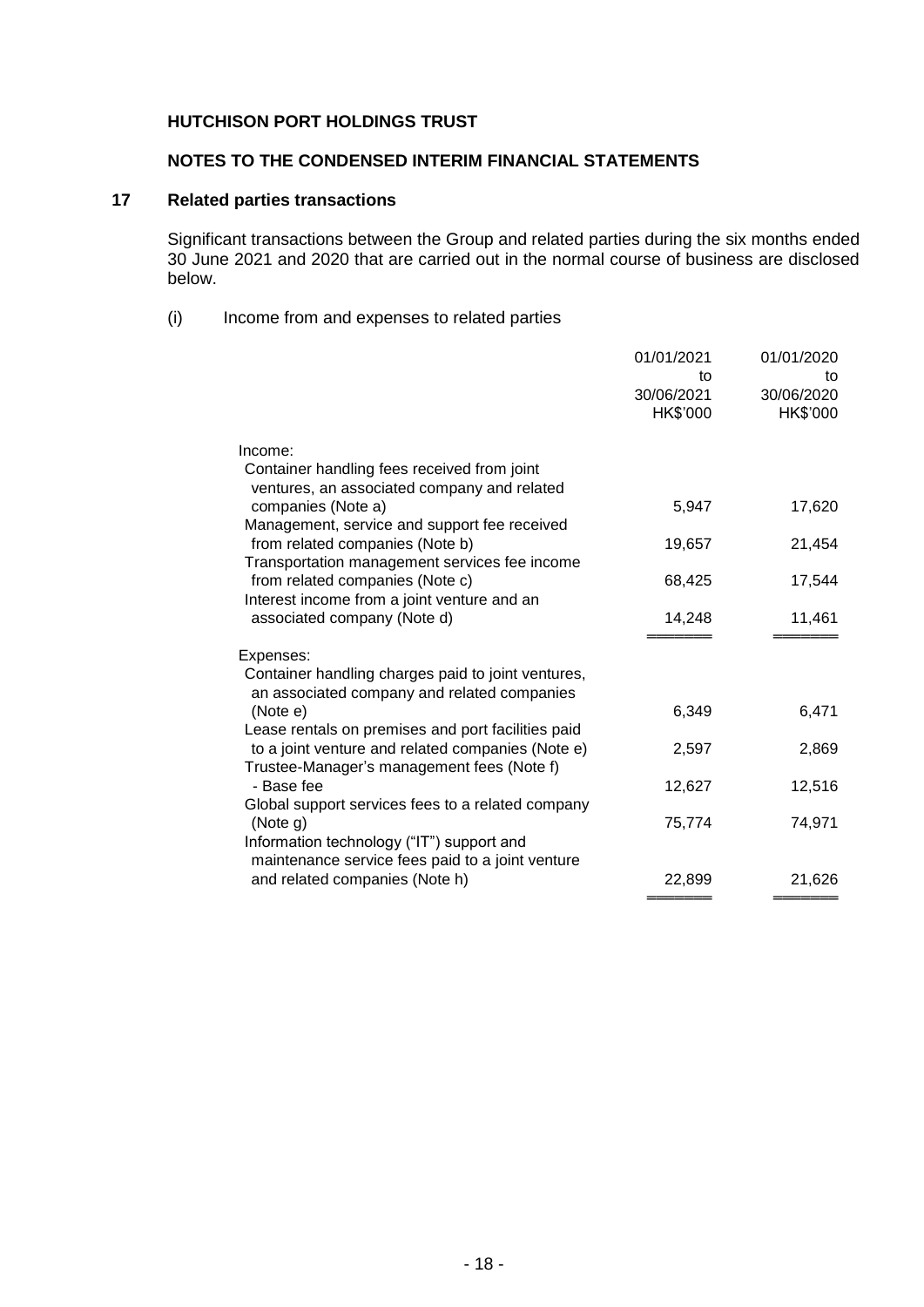# **NOTES TO THE CONDENSED INTERIM FINANCIAL STATEMENTS**

# **17 Related parties transactions (Continued)**

(i) Income from and expenses to related parties (Continued)

Notes:

- (a) Container handling fees received from joint ventures, an associated company and related companies were charged at terms pursuant to the relevant agreements.
- (b) Management, service and support fee received from related companies were charged at terms mutually agreed.
- (c) Revenue from related companies for the provision of transportation management services was charged at prices and terms mutually agreed.
- (d) A loan of HK\$120,000,000 (30 June 2020: HK\$120,000,000) provided to a joint venture is interest bearing at Hong Kong Interbank Offered Rate ("HIBOR") plus 2.1% per annum (30 June 2020: HIBOR plus 2.1% per annum). Another loan of RMB530,000,000 approximate to HK\$636,000,000 (30 June 2020: RMB420,000,000, approximate to HK\$462,000,000) provided to an associated company is unsecured, interest bearing at a fixed rate of 4.0% per annum (30 June 2020: fixed rate of 4.0% per annum).
- (e) Container handling charges and lease rentals paid to joint ventures, an associated company and related companies were charged at terms pursuant to relevant agreements.
- (f) The Trustee-Manager's management fees were charged in accordance with the Trust Deed.
- (g) Global support services fees in respect of administration services and licence for certain intellectual property rights were charged at prices and terms mutually agreed.
- (h) IT support and maintenance services fees in respect of the support and maintenance of IT systems paid to a joint venture and related companies were charged at prices and terms mutually agreed.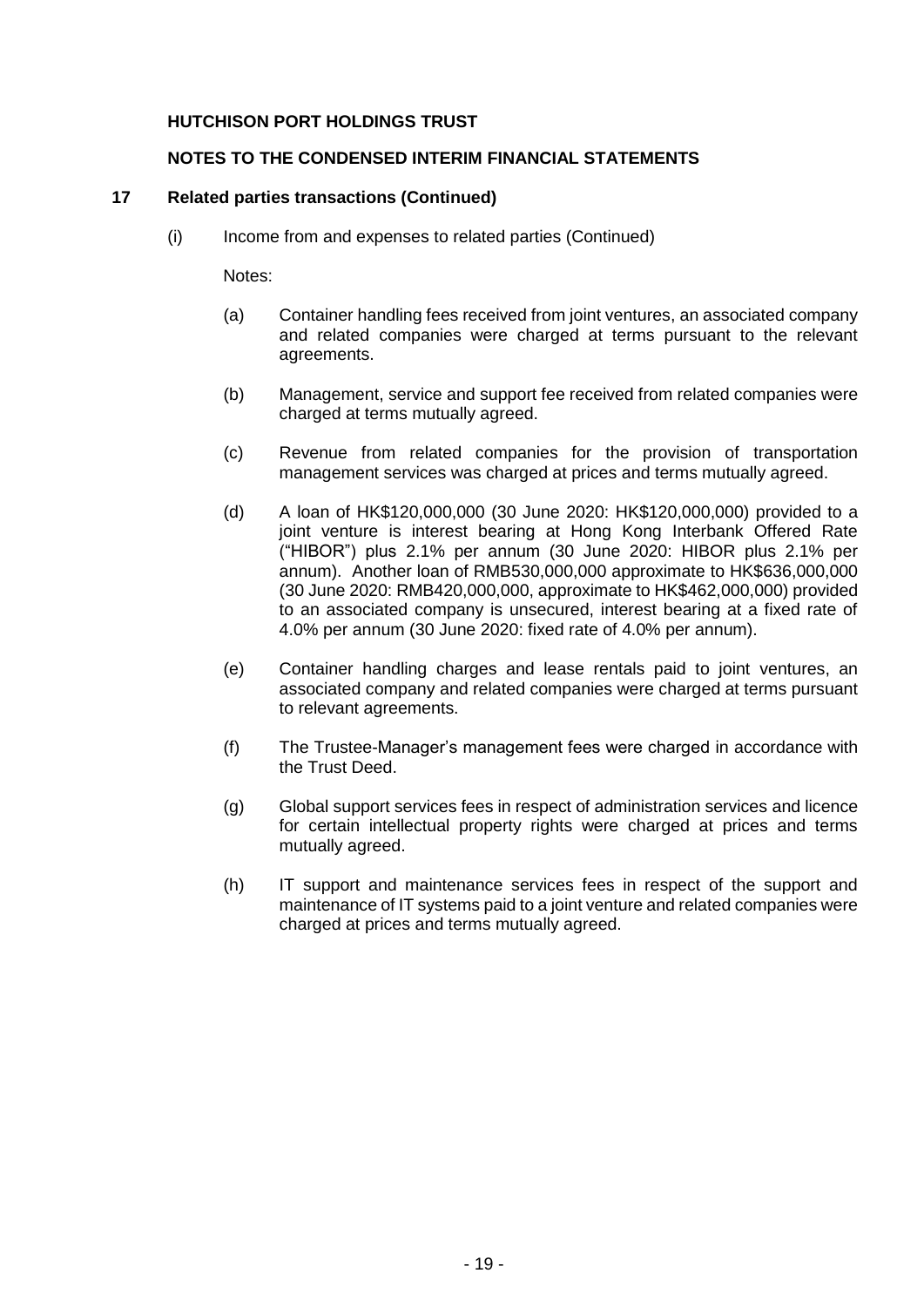# **NOTES TO THE CONDENSED INTERIM FINANCIAL STATEMENTS**

#### **17 Related parties transactions (Continued)**

(ii) Other transactions with related parties

During the six months ended 30 June 2021 and 2020, the Group acquired fixed assets from a related company which were charged at prices and terms mutually agreed as below:

|                                          | 01/01/2021 | 01/01/2020 |
|------------------------------------------|------------|------------|
|                                          | to         | to         |
|                                          | 30/06/2021 | 30/06/2020 |
|                                          | HK\$'000   | HK\$'000   |
| Purchases of fixed assets from a related |            |            |
| company                                  |            | 4,563      |
|                                          |            |            |

# (iii) Key management compensation

Key management of the Group includes managing directors and key management of the deep-water container ports of the Group. The compensation paid or payable to key management for employee services is shown below:

|                                | 01/01/2021 | 01/01/2020 |
|--------------------------------|------------|------------|
|                                | to         | to         |
|                                | 30/06/2021 | 30/06/2020 |
|                                | HK\$'000   | HK\$'000   |
| Salaries and employee benefits | 11,425     | 13,426     |
|                                |            |            |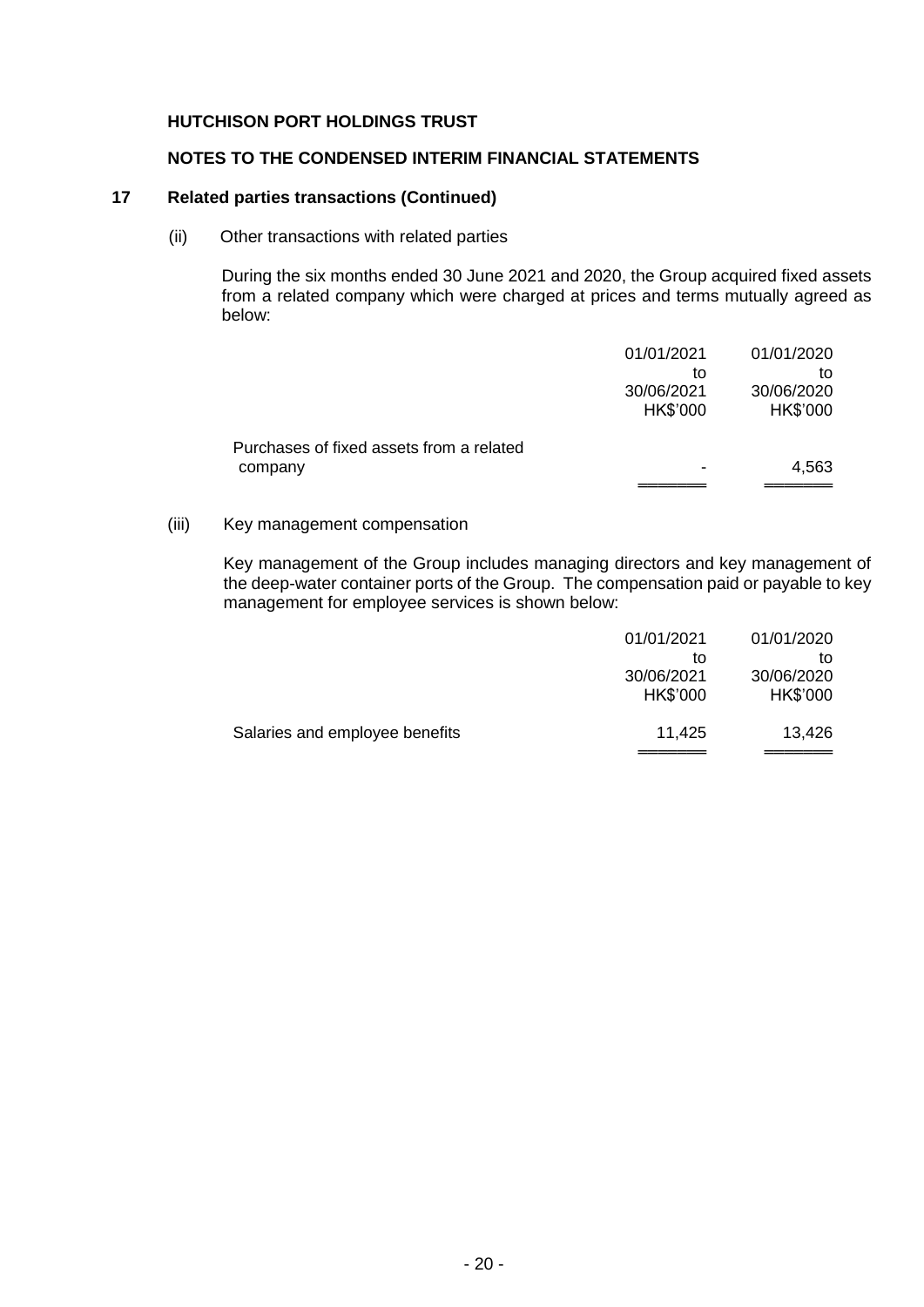# **NOTES TO THE CONDENSED INTERIM FINANCIAL STATEMENTS**

#### **18 Fair value estimation**

The table below analyses recurring fair value measurements for financial assets/(liabilities). These fair value measurements are categorised into different levels in the fair value hierarchy based on the inputs to valuation techniques used. The different levels are defined as follows:

Level 1: Quoted prices (unadjusted) in active markets for identical assets or liabilities;

- Level 2: Inputs other than quoted prices included within Level 1 that are observable for the assets or liabilities, either directly (i.e. as prices) or indirectly (i.e. derived from prices); and
- Level 3: Inputs for the assets or liabilities that are not based on observable market data (i.e. unobservable inputs).

| <b>Note</b> | Level 1<br>HK\$'000 | Level 2<br>HK\$'000 | Level 3<br>HK\$'000  | Total<br>HK\$'000           |
|-------------|---------------------|---------------------|----------------------|-----------------------------|
|             |                     |                     |                      |                             |
| 10<br>10    | 39,825              |                     | 259,538              | 39,825<br>259,538<br>36,621 |
|             |                     |                     |                      |                             |
| 13          |                     | (204, 190)          |                      | (204, 190)                  |
|             | 39,825              | (167, 569)          | 259,538              | 131,794                     |
| <b>Note</b> | Level 1<br>HK\$'000 | Level 2<br>HK\$'000 | Level 3<br>HK\$'000  | Total<br>HK\$'000           |
|             |                     |                     |                      |                             |
| 10<br>10    | 32,063              |                     | 285,000              | 32,063<br>285,000           |
|             |                     |                     |                      |                             |
| 13          |                     | (40, 594)           |                      | (256, 930)<br>(40, 594)     |
|             | 32,063              | (297, 524)          | 285,000              | 19,539                      |
|             | 10<br>13            |                     | 36,621<br>(256, 930) |                             |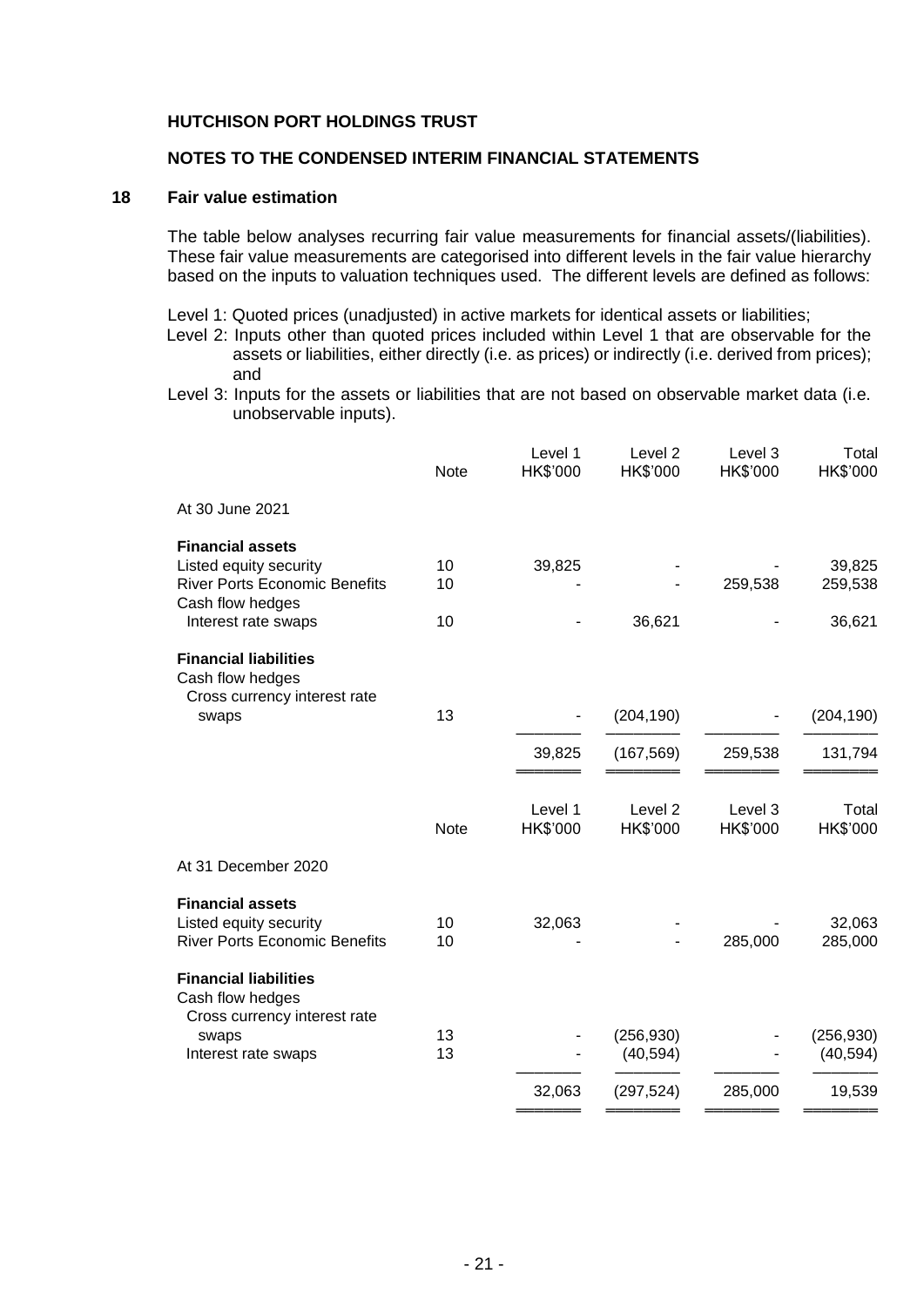#### **NOTES TO THE CONDENSED INTERIM FINANCIAL STATEMENTS**

#### **18 Fair value estimation (continued)**

The fair value of the cross currency interest rate swaps and interest rate swaps included in level 2 category above are estimated using the present value of the estimated future cash flows based on observable yield curves. The fair value of financial instruments that are not traded in active market (level 3) is determined by discounted cash flow analysis with reference to inputs such as dividend stream.

During the six months ended 30 June 2021 and year ended 31 December 2020, there were no transfers between the Level 1, Level 2 and Level 3 fair value measurements.

At 30 June 2021, the fair value of bank and other debts (note 12) was HK\$29,306.6 million (31 December 2020: HK\$29,611.2 million). The carrying amounts of the remaining financial assets and financial liabilities approximate their fair values.

#### **19 Approval of the financial statements**

The condensed interim financial statements set out on pages 1 to 22 were approved by the Board of Directors of the Trustee-Manager for issue on 26 July 2021.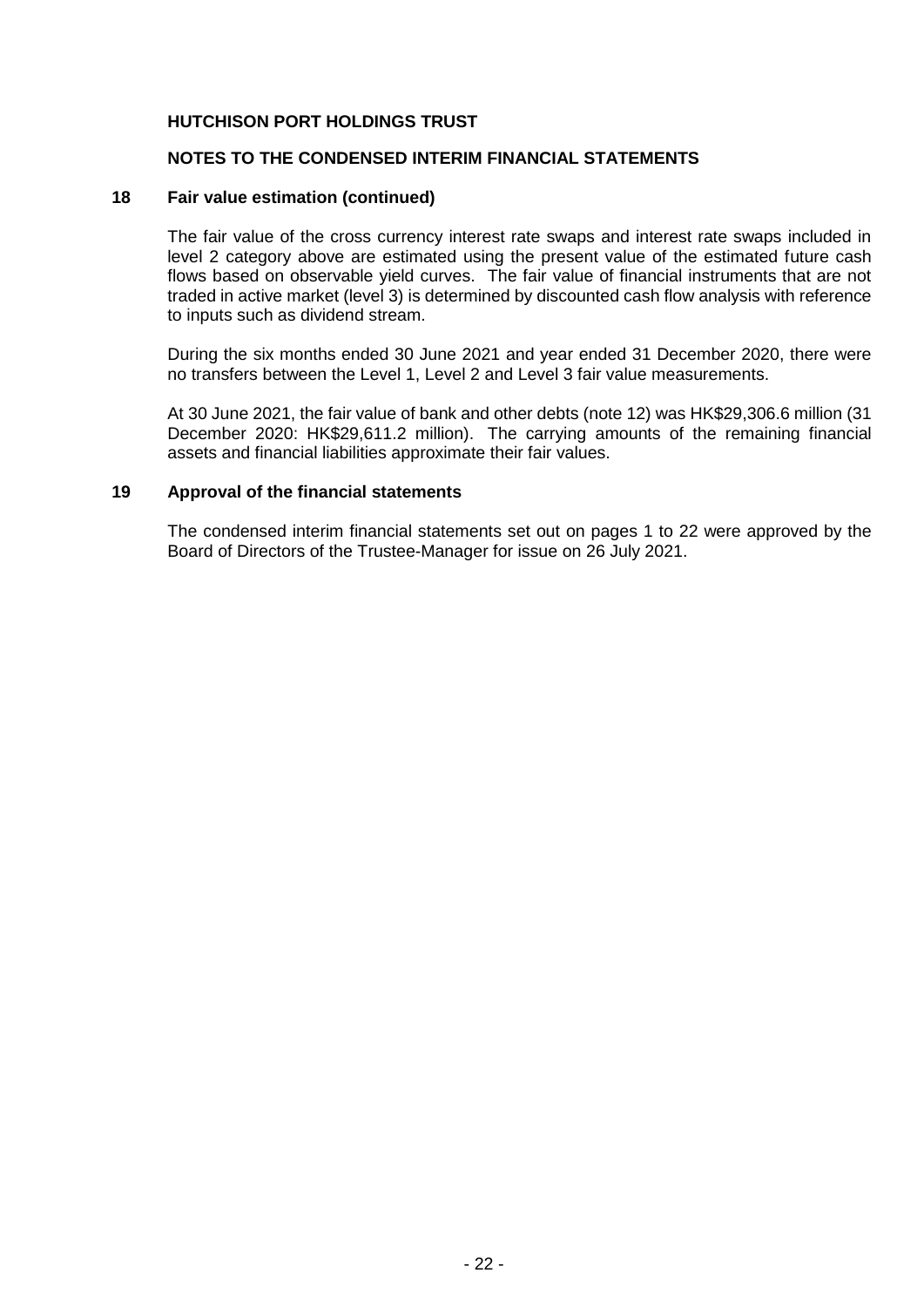#### **OTHER INFORMATION**

#### **1. Whether the figures have been audited, or reviewed and in accordance with which auditing standard or practice.**

The financial information has been reviewed in accordance with International Standard on Review Engagements 2410 "Review of Interim Financial Information Performed by the Independent Auditor of the Entity" issued by International Auditing and Assurance Standards Board.

#### **2. Where the figures have been audited or reviewed, the auditor's report (including any qualifications or emphasis of matter).**

The review report on the Condensed Interim Financial Statements dated 26 July 2021 issued by PricewaterhouseCoopers LLP is enclosed in Appendix 1.

## **3(a) Net asset value ("NAV") attributable to unitholders per unit based on units issued as at 30 June 2021(a)**

|                                                                                                                                                          | Group      |            | <b>Trust</b> |            |
|----------------------------------------------------------------------------------------------------------------------------------------------------------|------------|------------|--------------|------------|
|                                                                                                                                                          | 30/06/2021 | 31/12/2020 | 30/06/2021   | 31/12/2020 |
| Net asset value attributable to<br>unitholders per unit (HK\$) <sup>(a)</sup>                                                                            | 3.01       | 2.98       | 2.70         | 2.78       |
| Net asset value attributable to<br>unitholders per unit after deducting<br>distribution per unit for the financial<br>period ended (HK\$) <sup>(a)</sup> | 2.95       | 2.91       | 2.64         | 2.70       |

*Note:*

#### **3(b) Rate of return(a)**

| Year                                       | Rate of Return (%) |
|--------------------------------------------|--------------------|
| For the six months ended 30 June $2021(b)$ | $3.6\%$            |

*Notes:*

*(a) Rate of Return (%) = (A-B)/B x 100*

*A = NAV per unit before interim distribution per unit as of the end of the period*

*B = NAV per unit as of the beginning of the period (after deducting total distribution per unit for the financial period ended 31 December 2020)*

*(b) The financial period was from 1 January 2021 to 30 June 2021*

*<sup>(</sup>a) The number of units used for computation of NAV per unit is 8,711,101,022 which is the number of units in issue as at 30 June 2021 (31 December 2020: 8,711,101,022).*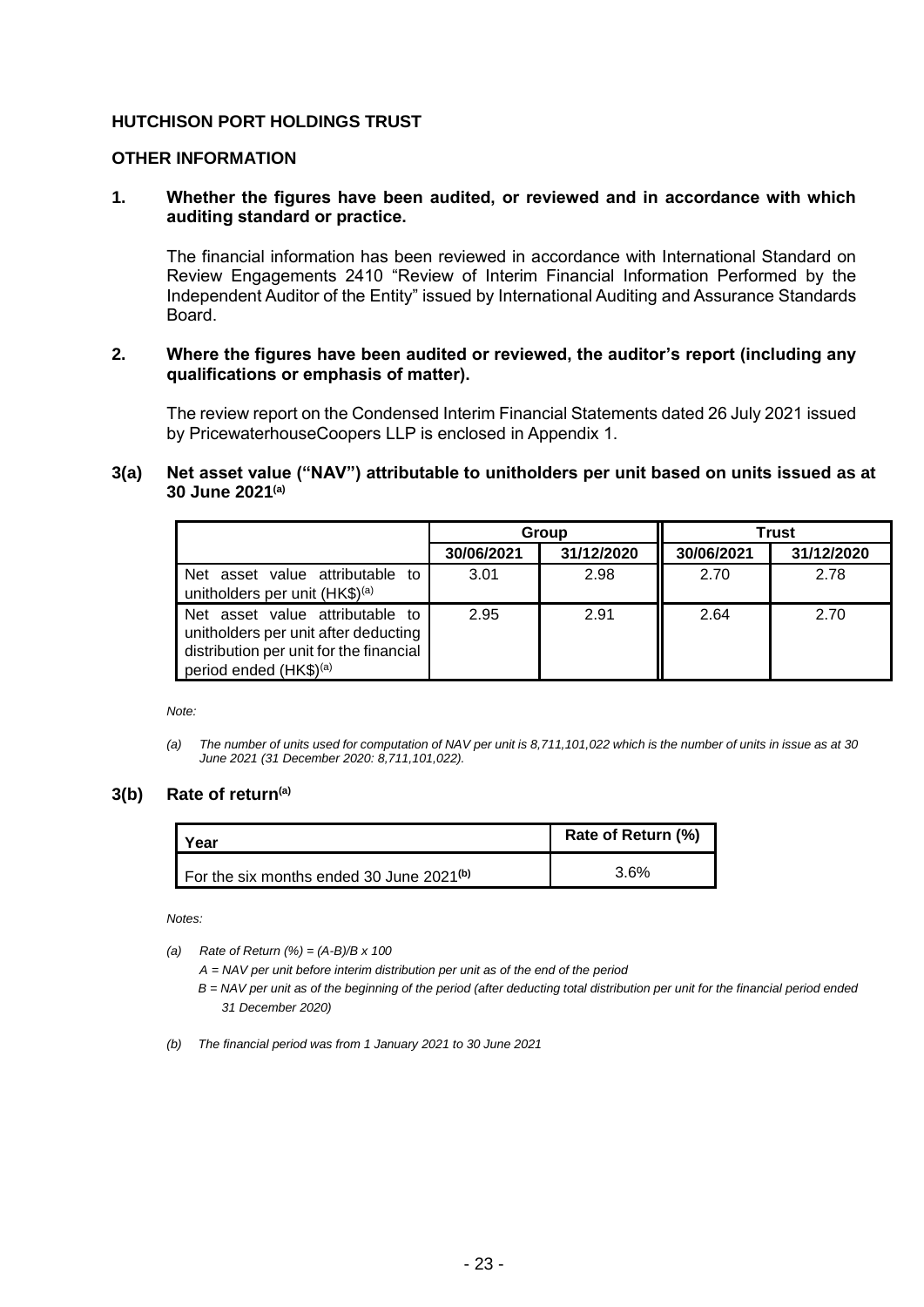## **OTHER INFORMATION**

# **4. Value of assets by region as at 30 June 2021**

#### **Trust**

| Kind of assets                                                     | Region                 | <b>Net Asset Value</b><br>(HK\$'000) | <b>Investment Ratio</b> |
|--------------------------------------------------------------------|------------------------|--------------------------------------|-------------------------|
| Investment in a subsidiary <sup>(a)</sup><br>Cash and other assets | Hong Kong<br>Singapore | 23,556,003                           | 100.1%                  |
| (after deduction of liabilities)                                   |                        | (12,806)                             | $(0.1\%)$               |
| Other liabilities                                                  | Hong Kong              | (3,513)                              | $0.0\%$                 |
| Total net assets                                                   |                        | 23,539,684                           | 100.0%                  |

#### **Group**

| Region <sup>(b)</sup>    | <b>Net Asset Value</b><br>(HK\$'000) | <b>Investment Ratio</b> |
|--------------------------|--------------------------------------|-------------------------|
| Singapore                | (12,806)                             | $0.0\%$                 |
| Hong Kong <sup>(c)</sup> | (8,368,635)                          | $(17.9\%)$              |
| <b>Mainland China</b>    | 55,021,676                           | 117.9%                  |
| Total net assets         | 46,640,235                           | 100.0%                  |

*Notes:*

- *(a) It represents investment in HPHT Limited, a wholly owned subsidiary of HPH Trust, which is the holding company of the underlying assets of HPH Trust.*
- *(b) It represents the net asset value segmented by geographical locations where the operation is performed.*
- *(c) US\$3.2 billion (equivalent to HK\$25,038 million) and HK\$4.0 billion of bank loans and guaranteed notes are grouped under Hong Kong region.*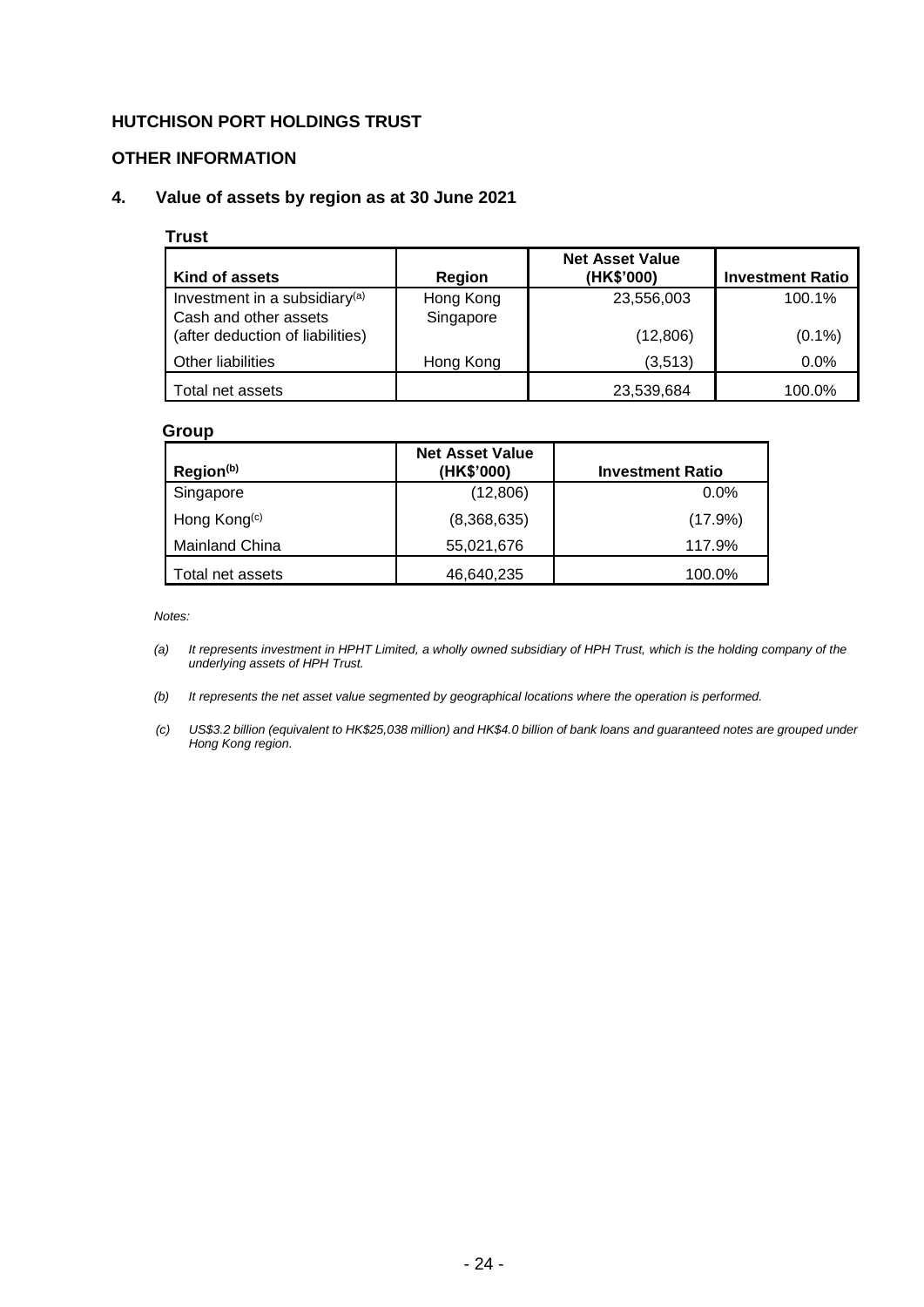### **OTHER INFORMATION**

## **5. Review of performance**

# Condensed consolidated income statement (01/01/2021-30/06/2021 vs 01/01/2020- 30/06/2020)

Revenue and other income for the period was HK\$5,992.2 million, HK\$1,215.5 million or 25.4% above last year. Combined container throughput<sup>(a)</sup> of  $HIT^{(b)}$ , COSCO-HIT<sup>(c)</sup> and ACT<sup>(d)</sup> (collectively "HPHT Kwai Tsing") increased by 4.2% as compared to the same period in 2020, primary due to higher transshipment cargoes. The container throughput of YICT<sup>(e)</sup> increased by 21.3% as compared to the same period in 2020, primarily driven by the increase in the US, EU, empty and transshipment cargoes. Average revenue per TEU for Hong Kong was above last year, mainly attributed to higher storage income. Average revenue per TEU for China was higher than last year, largely due to higher storage income and RMB appreciation.

Cost of services rendered was HK\$1,936.9 million, HK\$369.6 million or 23.6% above last year. This was attributed to higher throughput, higher direct charges and fuel price, RMB appreciation, and reduction in operating costs in 2020 due to PRC government's supportive measures to COVID-19. Staff costs were HK\$124.8 million, HK\$3.6 million or 2.8% below last year primarily due to lower headcount, but partially offset by RMB appreciation and reduction in staff costs in 2020 due to PRC government's supportive measures to COVID-19. Depreciation and amortisation was HK\$1,526.0 million, comparable to last year.

Other operating income was HK\$390.7 million, HK\$325.9 million or 502.5% above last year. The increase was largely due to the timing difference in dividend income from River Ports Economic Benefits and higher than last year government subsidies by YICT, but partially offset by the wages subsidy received from the Hong Kong Employment Support Scheme in 2020.

Other operating expenses were HK\$234.5 million, HK\$17.9 million or 7.1% below last year, mainly due to claims recovery received in 2021 for typhoon Mangkhut in 2018.

As a result, total operating profit was HK\$2,560.7 million, HK\$1,191.6 million or 87.0% above last year.

*Notes:*

- *(a) Represents the allocated throughput from Hong Kong Seaport Joint Operating Alliance with effect from 1 April 2019*
- *(b) HIT means Terminals 4, 6, 7 and two berths in Terminal 9, located at Kwai Tsing, Hong Kong.*
- *(c) COSCO-HIT means Terminal 8 East, located at Kwai Tsing, Hong Kong.*
- *(d) ACT means Terminal 8 West, located at Kwai Tsing, Hong Kong.*
- *(e) YICT means Yantian International Container Terminals, located at Yantian, Shenzhen, China, which comprises Yantian International Container Terminals Phases I & II, Phase III & Phase III Expansion, and Shenzhen Yantian West Port Terminals Phases I & II*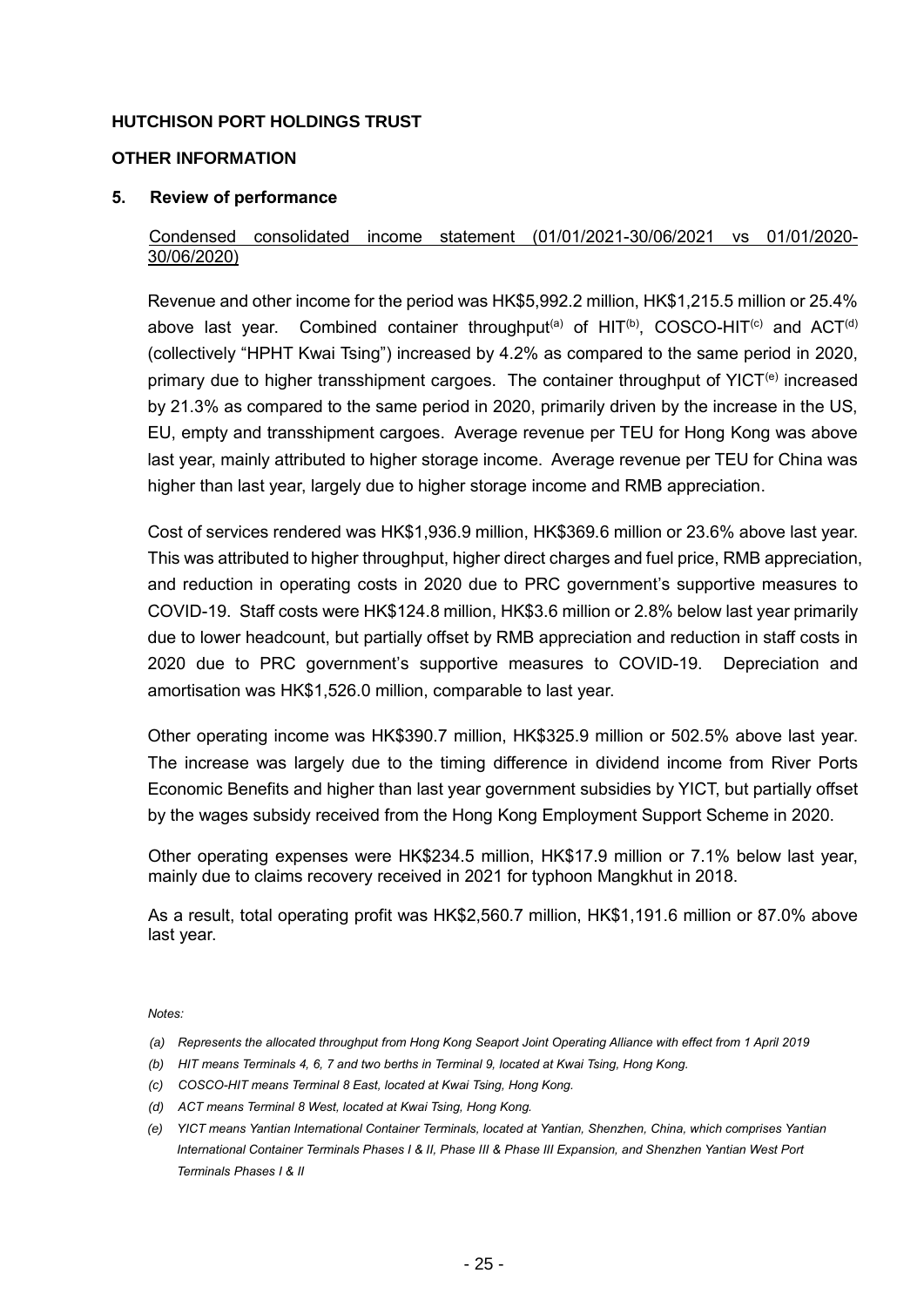#### **OTHER INFORMATION**

## **5. Review of performance (Continued)**

Interest and other finance costs were HK\$310.9 million, HK\$117.3 million or 27.4% below last year, primarily due to lower LIBOR applied on the bank loans' interest rates.

Share of profits less losses after tax of associated companies was a loss of HK\$45.9 million, HK\$2.7 million or 6.3% worse than last year mainly due to weaker performance of HICT.

Share of profits less losses after tax of joint ventures was HK\$39.4 million, HK\$18.2 million or 85.9% above last year mainly due to better combined results of COSCO-HIT and ACT driven by higher storage income and lower interest expenses.

Taxation was HK\$609.6 million, HK\$369.7 million or 154.1% above last year, primarily due to higher profit and increase of YICT West Port Phase II berth #5 and #6 tax rate upon the expiry of tax exemption period.

Overall, profit was HK\$1,633.7 million, HK\$954.7 million or 140.6% above last year. Profit attributable to unitholders of HPH Trust was HK\$768.3 million, HK\$555.9 million or 261.8% above last year.

#### Material changes in condensed consolidated statement of cash flows

#### Operating activities

Tax paid was HK\$599.9 million for the period ended 30 June 2021 compared to HK\$468.2 million for the period ended 30 June 2020. The increase was mainly due to higher profit tax paid by YICT.

#### Financing activities

The Group issued US\$500 million 2.0% guaranteed notes due in 2026 during the first half of 2021 to refinance bank borrowings.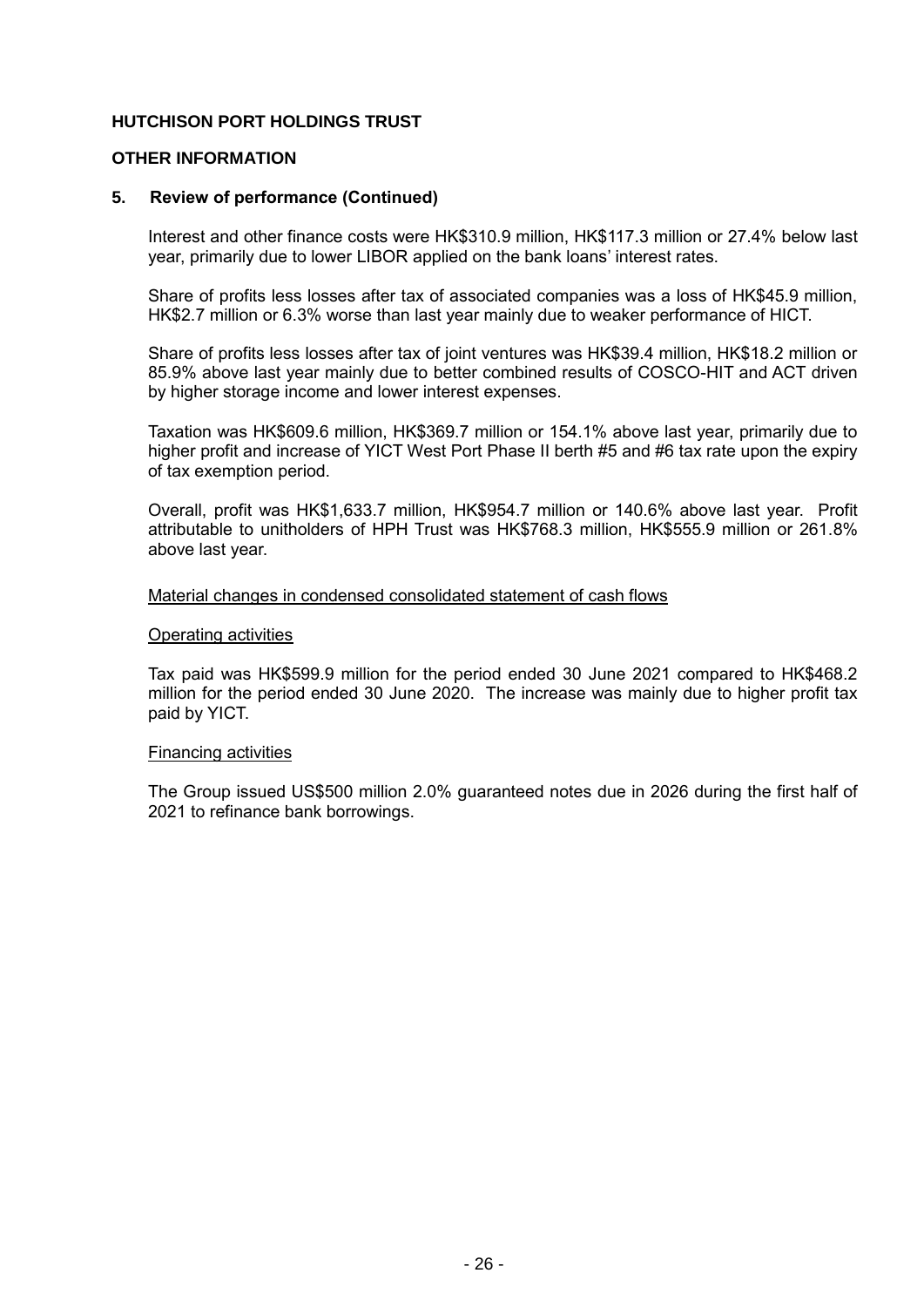#### **OTHER INFORMATION**

**6. Where a forecast, or a prospect statement, has been previously disclosed to unitholders, any variance between it and the actual results.** 

No forecast statement for the financial year 2021 has been disclosed.

**7. Commentary on the significant trends of the competitive conditions of the industry in which the Group operates and any known factors or events that may affect the Group in the next reporting period and the next 12 months.**

In the first half of 2021 throughput at HPHT Kwai Tsing and YICT benefited from a global economic rebound from the COVID-19 downturn, particularly for outbound cargoes to the USA and Europe. The increase in cargo volume occurred in an environment where global supply chains were severely disrupted and a partial shutdown of YICT in late May/early June to deal with several COVID-19 infections of stevedores.

While continued economic growth in the USA and Europe is expected to underpin demand in the second half of the year, the speed at which supply chain disruptions can be resolved is an uncertainty for the business as productivity at our terminals could be negatively affected by supply chain induced delays in moving containers through our facilities. Management is committed to doing its part to achieve stability in global supply chains by operating HPH Trust terminals as efficiently as possible.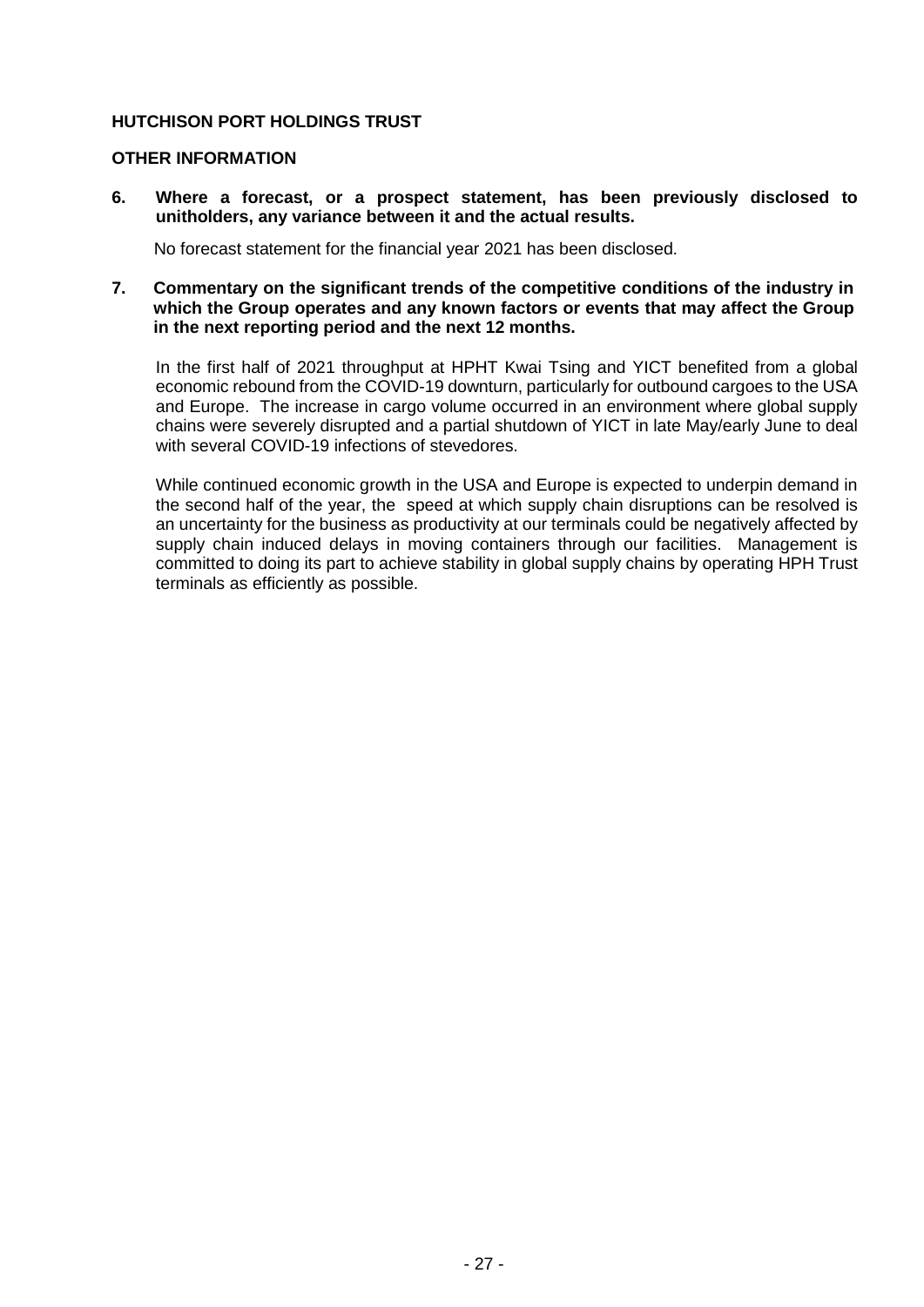# **OTHER INFORMATION**

# **8. Distribution**

# **(a) Current financial period**

| Any distribution recommended for the : Yes<br>current financial period |    |                                                                                                                                                                                                                                                                                                                          |
|------------------------------------------------------------------------|----|--------------------------------------------------------------------------------------------------------------------------------------------------------------------------------------------------------------------------------------------------------------------------------------------------------------------------|
| Amount                                                                 | t. | HK\$566.2 million                                                                                                                                                                                                                                                                                                        |
| Distribution type                                                      | ÷  | Cash                                                                                                                                                                                                                                                                                                                     |
| Distribution rate                                                      | ÷  | 6.50 HK cents per unit for the period<br>1 January 2021 to 30 June 2021                                                                                                                                                                                                                                                  |
| Par value                                                              | ÷  | Not applicable                                                                                                                                                                                                                                                                                                           |
| Tax rate                                                               | ÷  | Distributions received by either Singapore<br>tax resident Unitholders or non-Singapore<br>tax resident Unitholders are exempted from<br>Singapore income tax and also not subject<br>to Singapore withholding tax.<br>The<br>Unitholders are not entitled to tax credits of<br>any taxes paid by the Trustee-Manager of |

HPH Trust.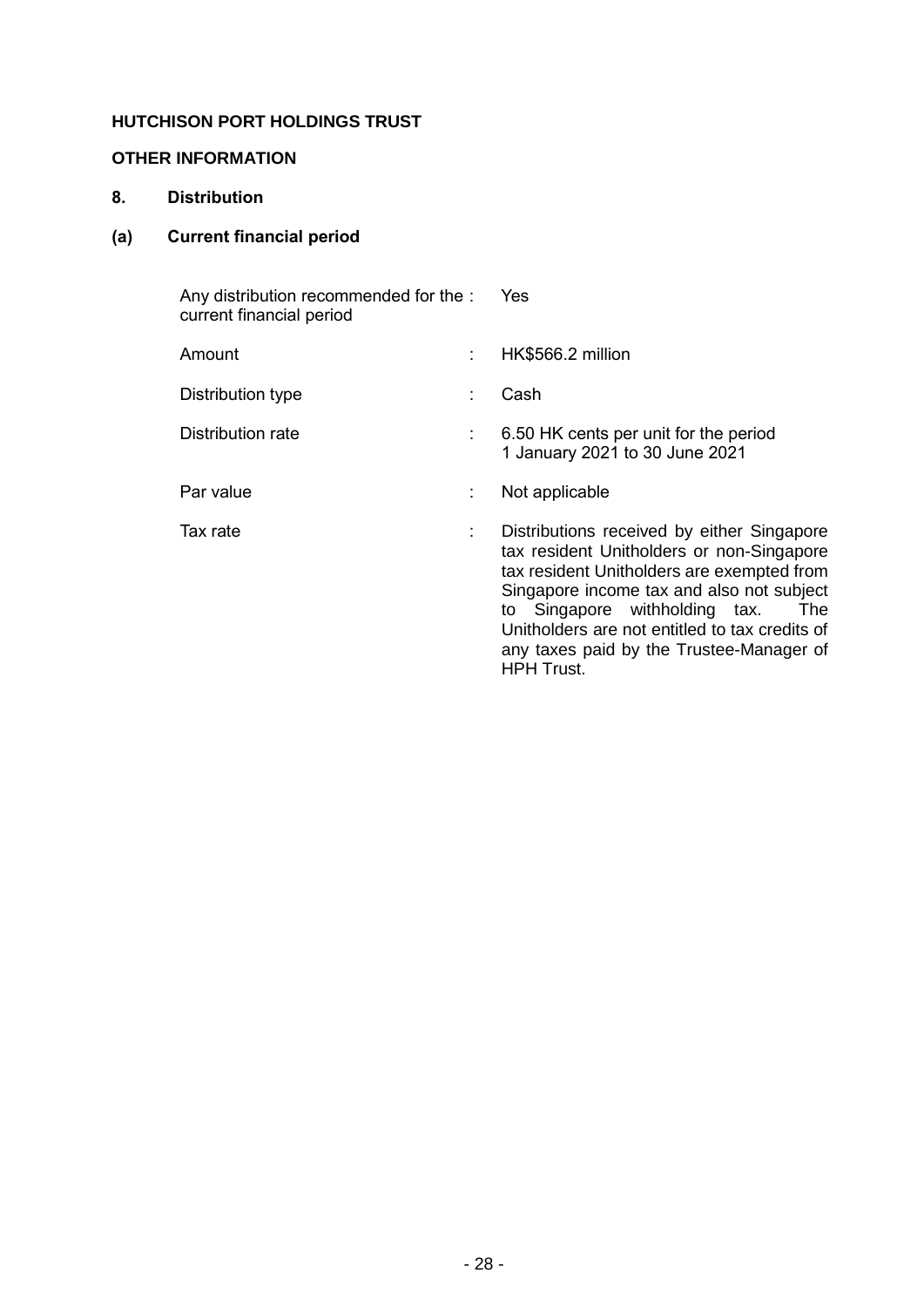# **OTHER INFORMATION**

# **8. Distribution (Continued)**

# **(b) Corresponding period of the immediately preceding financial period**

| Any distribution declared for the<br>previous corresponding period |    | Yes                                                                                                                                                                                                                                                                                                                                                  |
|--------------------------------------------------------------------|----|------------------------------------------------------------------------------------------------------------------------------------------------------------------------------------------------------------------------------------------------------------------------------------------------------------------------------------------------------|
| Amount                                                             | t. | HK\$374.6 million                                                                                                                                                                                                                                                                                                                                    |
| Distribution type                                                  |    | Cash                                                                                                                                                                                                                                                                                                                                                 |
| Distribution rate                                                  |    | 4.30 HK cents per unit for the period<br>1 January 2020 to 30 June 2020                                                                                                                                                                                                                                                                              |
| Par value                                                          | ÷  | Not applicable                                                                                                                                                                                                                                                                                                                                       |
| Tax rate                                                           | ÷  | Distributions received by either Singapore<br>tax resident Unitholders or non-Singapore<br>tax resident Unitholders are exempted from<br>Singapore income tax and also not subject<br>to Singapore withholding tax.<br><b>The</b><br>Unitholders are not entitled to tax credits of<br>any taxes paid by the Trustee-Manager of<br><b>HPH Trust.</b> |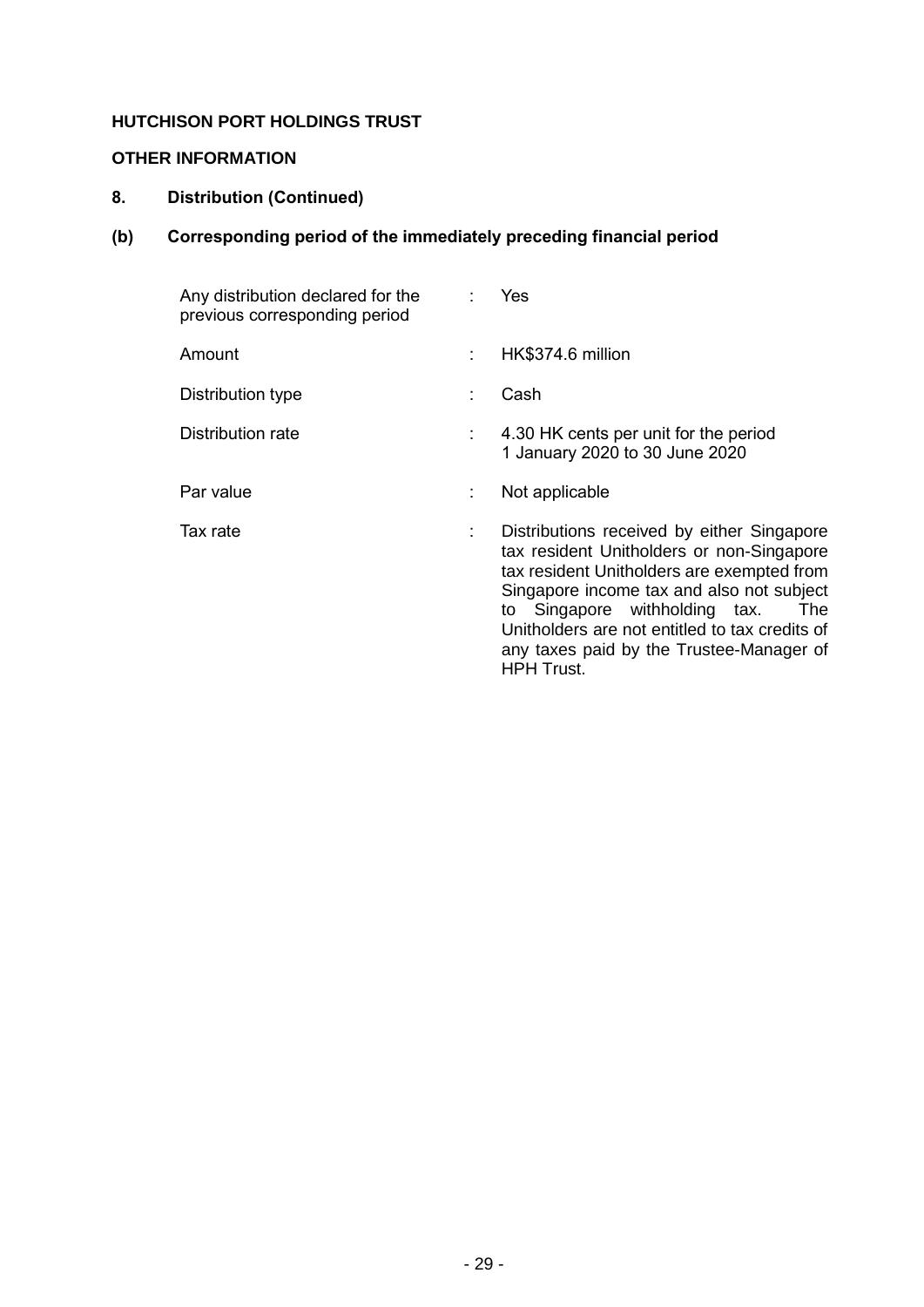# **OTHER INFORMATION**

- **8. Distribution (Continued)**
- **(c) Date payable** 24 September 2021 :
- **(d) Record date** The Transfer Books and Register of HPH Trust will be closed at 5:00 p.m. on 3 August 2021 for the purposes of determining each unitholder's entitlement to the Distribution. Registered unitholders (other than The Central Depository (Pte) Limited ("CDP")), and unitholders whose securities accounts with CDP are credited with units, at 5:00 p.m. on 3 August 2021 will be entitled to the Distribution to be paid on or about 24 September 2021.

# **9. If no distribution has been declared/recommended, a statement to that effect**

Not applicable.

#### **10. General mandate from unitholders for interested person transaction ("IPT")**

No IPT general mandate has been obtained.

# **11. Negative confirmation by the Board**

The Board of Directors of Hutchison Port Holdings Management Pte. Limited (as the Trustee-Manager) has confirmed that, to the best of its knowledge, nothing has come to its attention which may render these interim financial results of the Group for the period ended 30 June 2021 to be false or misleading in any material respect.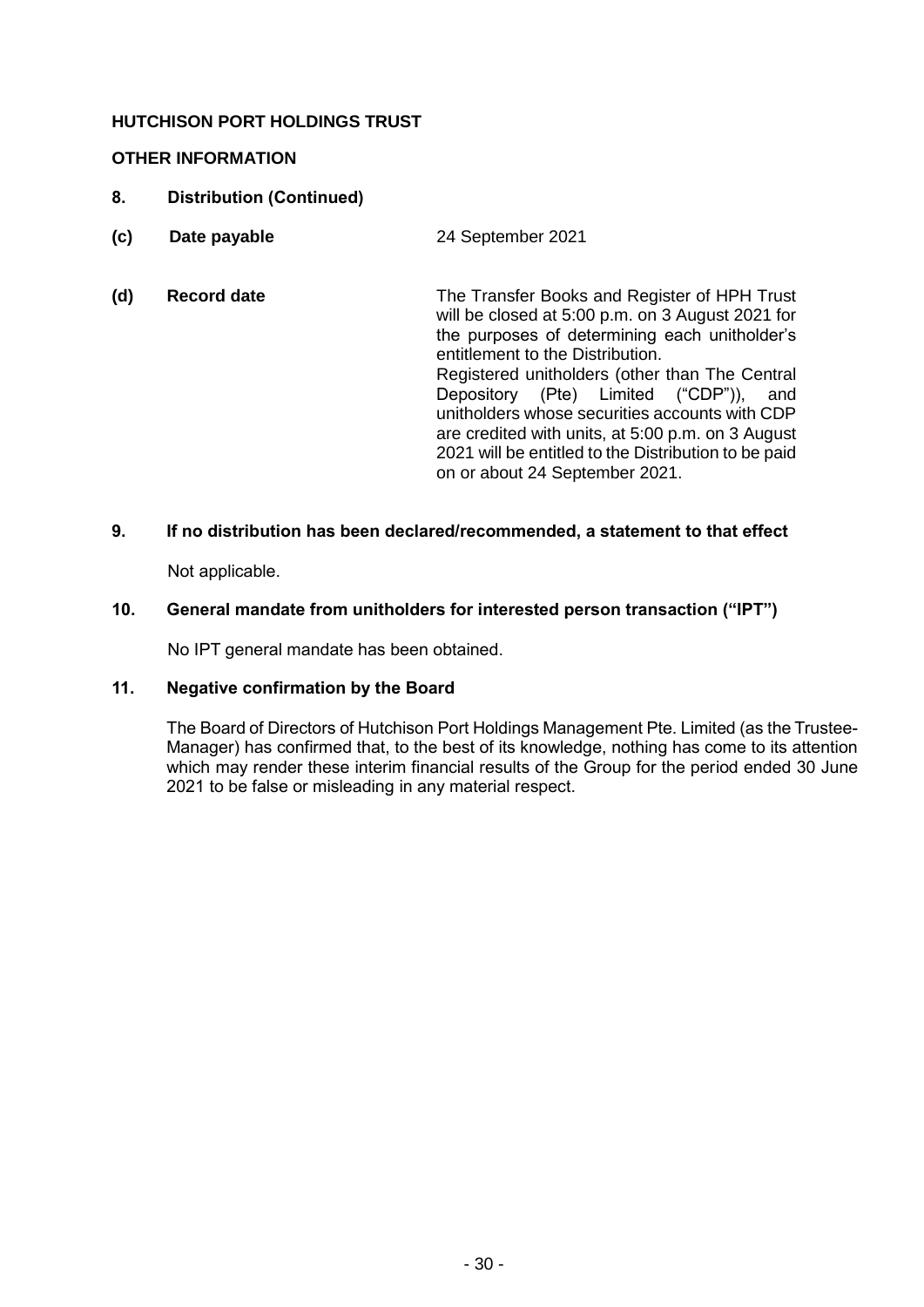#### **OTHER INFORMATION**

### **12. Confirmation that the issuer has procured undertakings from all its directors and executive officers (in the format set out in Appendix 7.7) under Rule 720(1).**

The Trustee-Manager confirms that it has procured the undertakings from its directors and executive officers (in the format set out in Appendix 7.7) under Rule 720(1).

This release may contain forward-looking statements that involve risks and uncertainties. Actual future performance, outcomes and results may differ materially from those expressed in forwardlooking statements as a result of a number of risk, uncertainties and assumptions. Representative examples of these factors included (without limitation) general industry and economic conditions, interest rate trends, cost of capital and capital availability, competition from other companies and venues for the sales/distribution of goods and services, shifts in customer demands, customers and partners, changes in operating expenses, including employee wages, benefits and training, governmental and public policy changes and the continued availability of financing in the amounts and the terms necessary to support future business. You are cautioned not to place undue reliance on these forward looking statements, which are based on current view of management of future events.

BY ORDER OF THE BOARD HUTCHISON PORT HOLDINGS MANAGEMENT PTE. LIMITED (INCORPORATED IN THE REPUBLIC OF SINGAPORE WITH LIMITED LIABILITY) (COMPANY REGISTRATION NO. 201100749W) AS TRUSTEE-MANAGER OF HPH TRUST

Ms Kim Yi Hwa Company Secretary 26 July 2021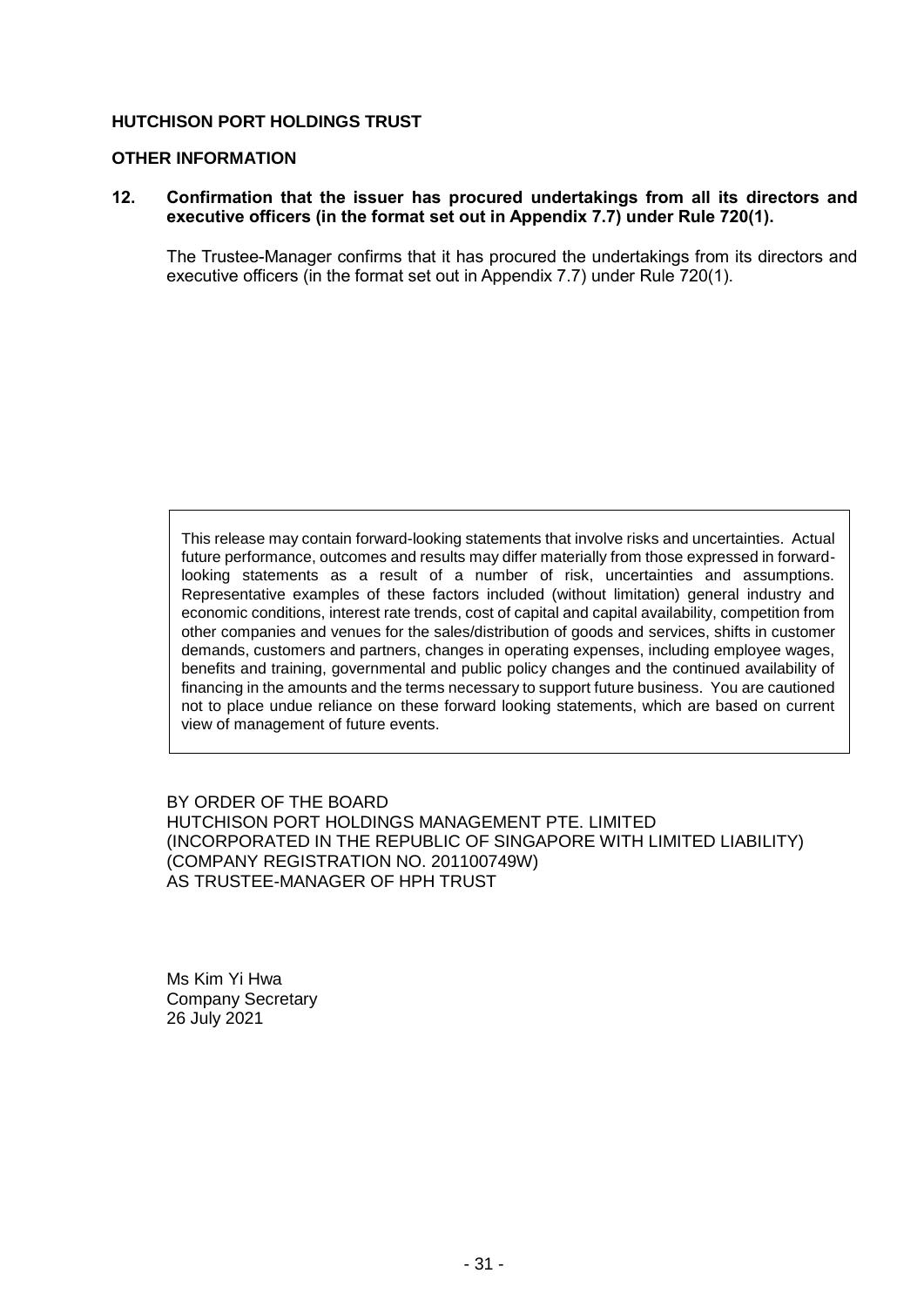#### **OTHER INFORMATION**

#### **13. Outline of the Trustee-Manager**

#### **(a) Amount of capital**

The Trustee-Manager, Hutchison Port Holdings Management Pte. Limited, has an issued and paid-up capital of HK\$100,001.

#### **(b) Description of business and outline of operation**

The Trustee-Manager was incorporated in Singapore under the Companies Act, Chapter 50 of Singapore on 7 January 2011. Its registered office is located at 50 Raffles Place, #32-01 Singapore Land Tower, Singapore 048623. The Trustee-Manager is an indirect whollyowned subsidiary of CK Hutchison Holdings Limited.

The Trustee-Manager manages HPH Trust's business with the key objective of providing Unitholders with stable and regular distributions as well as long-term DPU growth.

#### **(c) Miscellaneous**

Not applicable.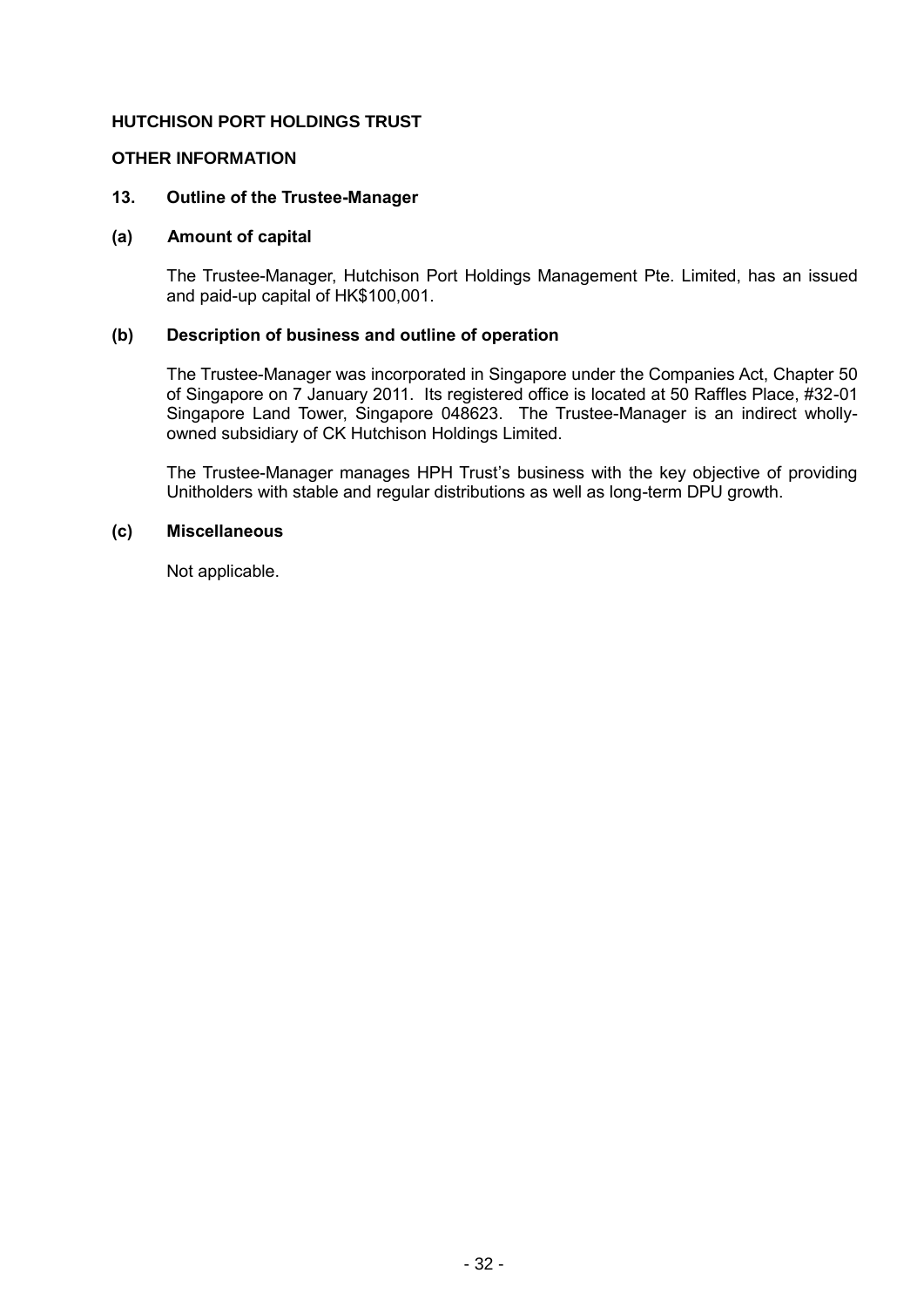# **OTHER INFORMATION**

**14. Financial information of the Trustee-Manager**

# **(a) Income statement for the six months ended 30 June 2021**

|                                                                                       | 01/01/2021<br>to<br>30/06/2021<br>HK\$'000 | 01/01/2020<br>to<br>30/06/2020<br>HK\$'000 |
|---------------------------------------------------------------------------------------|--------------------------------------------|--------------------------------------------|
| Revenue and other income                                                              | 12,628                                     | 12,599                                     |
| Staff costs<br>Depreciation<br>Other operating expenses<br>Other non-operating income | (1, 167)<br>(86)<br>(2,777)<br>2           | (1,060)<br>(81)<br>(2,703)<br>16           |
| Total operating expenses                                                              | (4,028)                                    | (3,828)                                    |
| Operating profit                                                                      | 8,600                                      | 8,771                                      |
| Finance costs                                                                         | (3)                                        | (6)                                        |
| Profit before tax                                                                     | 8,597                                      | 8,765                                      |
| Tax                                                                                   | (1, 427)                                   | (1, 489)                                   |
| Profit for the period                                                                 | 7,170                                      | 7,276                                      |
|                                                                                       |                                            |                                            |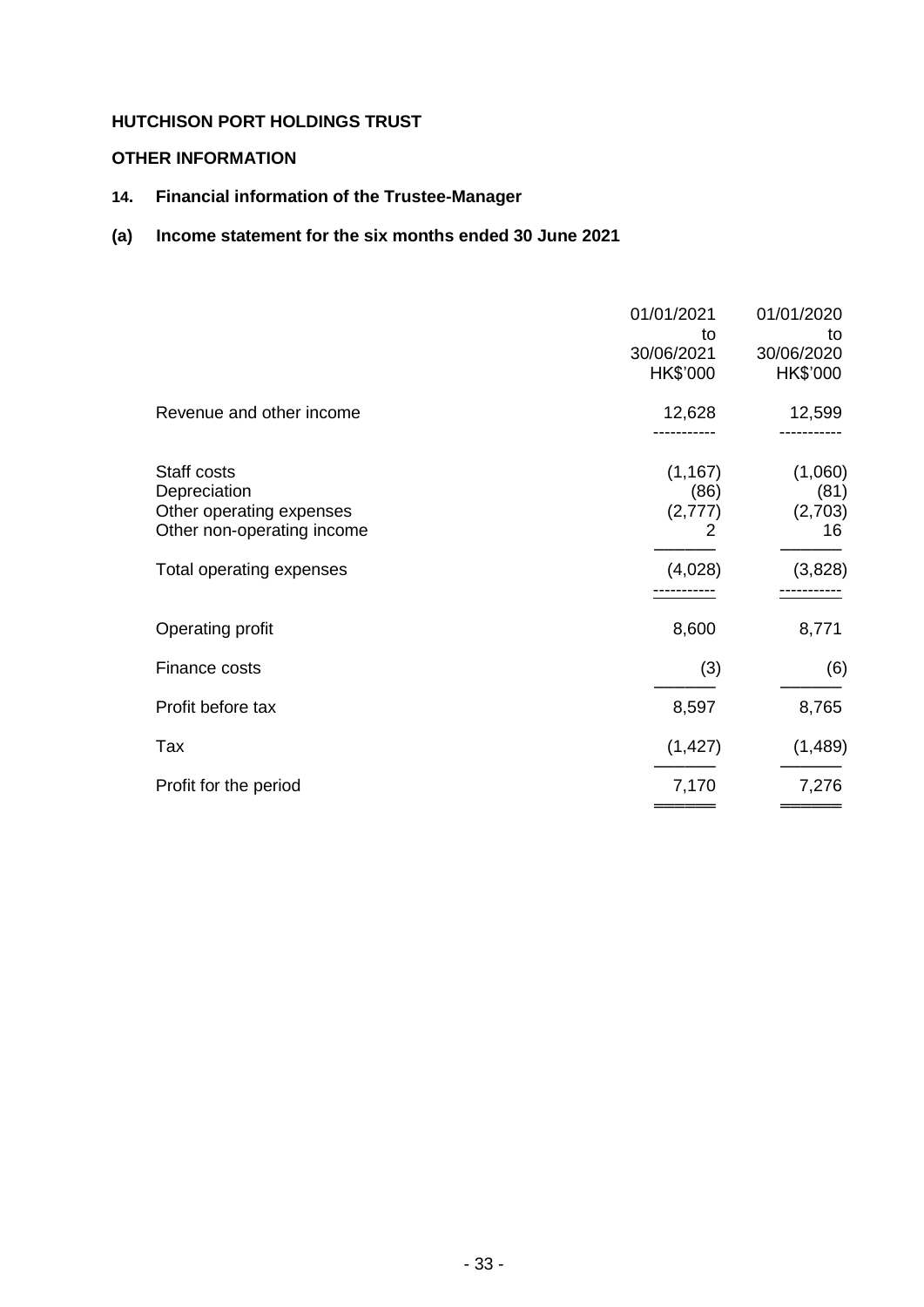# **OTHER INFORMATION**

# **14. Financial information of the Trustee-Manager (Continued)**

# **(b) Statement of financial position as at 30 June 2021**

|                                                   | 30/06/2021<br>HK\$'000 | 31/12/2020<br>HK\$'000 |
|---------------------------------------------------|------------------------|------------------------|
| <b>ASSETS</b>                                     |                        |                        |
| <b>Non-current assets</b>                         |                        |                        |
| <b>Fixed assets</b>                               |                        |                        |
| Right-of-use assets                               | 142                    | 231                    |
|                                                   | 142                    | 231                    |
| <b>Current assets</b>                             |                        |                        |
| Cash and cash equivalents                         | 2,889                  | 10,763                 |
| Trade and other receivables                       | 13,287                 | 12,324                 |
|                                                   | 16,176                 | 23,087                 |
| <b>Current liabilities</b>                        |                        |                        |
| Trade and other payables                          | 6,448                  | 4,928                  |
| Lease liabilities                                 | 147                    | 177                    |
| <b>Current tax liabilities</b>                    | 1,299                  | 2,899                  |
|                                                   | 7,894                  | 8,004                  |
|                                                   | -----------            | -----------            |
| <b>Net current assets</b>                         | 8,282                  | 15,083                 |
|                                                   |                        |                        |
| <b>Total assets less current liabilities</b>      | 8,424                  | 15,314                 |
|                                                   |                        |                        |
| <b>Non-current liability</b><br>Lease liabilities |                        | 60                     |
|                                                   |                        |                        |
| <b>Net assets</b>                                 | 8,424                  | 15,254                 |
|                                                   |                        |                        |
| <b>EQUITY</b>                                     |                        |                        |
| Share capital                                     | 100                    | 100                    |
| Reserves                                          | 8,324                  | 15,154                 |
| <b>Total equity</b>                               | 8,424                  | 15,254                 |
|                                                   |                        |                        |